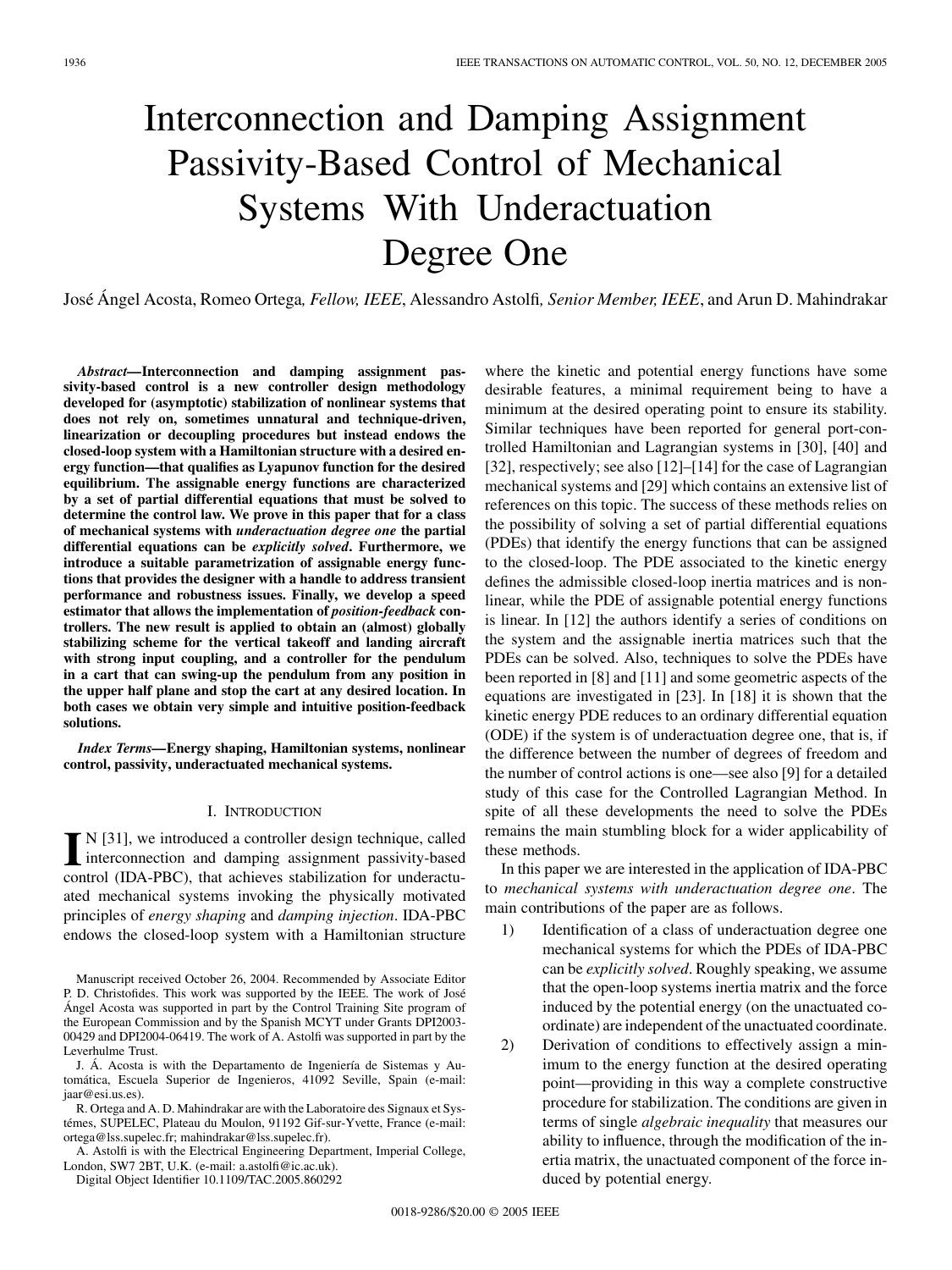- 3) Development, using the recently introduced method of Immersion and Invariance [6], [22], of a speed estimator that allows the implementation of the proposed controllers *measuring position* only. To the best of our knowledge, this is the first position-feedback solutions reported for these systems—at this level of generality.
- 4) Last, but not least, the introduction of a suitable parametrization of assignable energy functions—via two *free functions* and a gain matrix—giving the designer the possibility to address transient performance and robustness issues. In spite of their great practical importance these issues are rarely studied in the literature. Indeed, most of the controllers reported for this class of systems rely on the rather unnatural, technique-driven and fragile operations of linearization and decoupling. Other existing schemes give very little freedom to the designer to tune the controller—basically only the selection of saturation and domination functions or the adjustment of high-gain injection or damping.

The new result is applied to obtain an (almost) globally stabilizing scheme for the vertical takeoff and landing aircraft with strong input coupling, and a controller for the pendulum on a cart that can swing-up the pendulum from any position in the (open) upper half plane and stop the cart at any desired location. In both cases we obtain very simple and intuitive position-feedback solutions that endow the closed-loop system with a Hamiltonian structure with desired potential and kinetic energy functions. For other applications we refer the reader to to [1]–[3].

## II. IDA-PBC METHOD FOR (SIMPLE) MECHANICAL SYSTEMS

In this section, we briefly review the material of [31] that introduces the IDA-PBC approach to regulate the position of underactuated mechanical systems with total energy

$$
H(q, p) = \frac{1}{2} p^{\top} M^{-1}(q) p + V(q)
$$
 (1)

where  $q \in \mathbb{R}^n, p \in \mathbb{R}^n$  are the generalized position and momenta, respectively,  $M = M^{\top} > 0$  is the inertia matrix, and V is the potential energy. If we assume that the system has no natural damping, then the equations of motion can be written  $as<sup>1</sup>$ 

$$
\begin{bmatrix} \dot{q} \\ \dot{p} \end{bmatrix} = \begin{bmatrix} 0 & I_n \\ -I_n & 0 \end{bmatrix} \begin{bmatrix} \nabla_q H \\ \nabla p H \end{bmatrix} + \begin{bmatrix} 0 \\ G(q) \end{bmatrix} u \tag{2}
$$

where  $u \in \mathbb{R}^m$  and  $G \in \mathbb{R}^{n \times m}$  with  $\text{rank}G = m < n$ .

In IDA-PBC stabilization is achieved assigning to the closedloop a desired total energy function. The main result of [31] is contained in the proposition below, that we prove for the sake of completeness.

*Proposition 1:* Assume there is  $M_d(q) = M_d^{\top}(q) \in \mathbb{R}^{n \times n}$ and a function  $V_d(q)$  that satisfy the PDEs

$$
G^{\perp} \{ \nabla_q (p^{\top} M^{-1} p) - M_d M^{-1} \nabla_q (p^{\top} M_d^{-1} p) + 2J_2 M_d^{-1} p \} = 0
$$
\n
$$
G^{\perp} \{ \nabla V - M_d M^{-1} \nabla V_d \} = 0
$$
\n(3)\n(4)

for some  $J_2(q,p) = -J_2^+(q,p) \in \mathbb{R}^{n \times n}$  and a full rank left annihilator  $G^{\perp}(q) \in \mathbb{R}^{(n-m)\times n}$  of G, i.e.,  $G^{\perp}G = 0$  and rank $(G^{\perp}) = n - m$ . Then, the system (2) in closed-loop with the IDA-PBC

$$
u = (G^{\top}G)^{-1}G^{\top} (\nabla_q H - M_d M^{-1} \nabla_q H_d + J_2 M_d^{-1} p) - K_v G^{\top} \nabla_p H_d
$$
 (5)

where  $K_v = K_v^{\top} > 0$ , takes the Hamiltonian form

$$
\begin{bmatrix} \dot{q} \\ \dot{p} \end{bmatrix} = \begin{bmatrix} 0 & M^{-1} M_d \\ -M_d M^{-1} & J_2 - G K_v G^\top \end{bmatrix} \begin{bmatrix} \nabla_q H_d \\ \nabla_p H_d \end{bmatrix} \quad (6)
$$

where the new total energy function is

$$
H_d(q, p) = \frac{1}{2} p^\top M_d^{-1}(q) p + V_d(q). \tag{7}
$$

Further, if  $M_d$  is positive definite in a neighborhood of  $q^*$  and

$$
q^* = \arg\min V_d(q) \tag{8}
$$

then  $(q^*,0)$  is a stable equilibrium point of (6) with Lyapunov function  $H_d$ . This equilibrium is asymptotically stable if it is locally detectable from the output  $G^{\dagger}(q)M_d^{-1}(q)p$ . An estimate of the domain of attraction is given by  $\Omega_{\overline{c}}$  where  $\Omega_c \triangleq \{(q, p) \in$  $\mathbb{R}^{2n}$  |  $H_d(q,p) < c$ } and  $\bar{c}$  corresponds to the largest bounded sub-level set of  $H_d$ .

*Proof:* The first  $n$  equations of (6) are established noting from (2) that  $\dot{q} = M^{-1}p$  while  $\nabla_p H_d = M_d^{-1}p$ . On the other hand, multiplying the last  $n$  equations of (2) and (6) by the *full-rank* matrix  $\begin{bmatrix} 0 \\ 0 \end{bmatrix}$  and setting them equal yields the equation shown at the bottom of the next page. Equating the second and the fourth identities, and using the fact that  $G<sup>T</sup>G$  is full rank, we obtain precisely equations (3)–(5).

To prove the stability claim we see, from  $(7)$ ,  $(8)$  and positivity of  $M_d$ , that  $H_d$  is a positive definite function in a neighborhood of  $(q^*,0)$ . A straightforward calculation shows that, along trajectories of (6),  $\dot{H}_d$  satisfies

$$
\dot{H}_d \le -\lambda_{\min}\{K_v\} |G^\top M_d^{-1} p|^2 \le 0
$$

because  $J_2$  is skew-symmetric and  $K_v$  is positive definite—where  $|\cdot|$  is the Euclidean norm and  $\lambda_{\min}$  is the minimum eigenvalue. Hence,  $(q^*, 0)$  is a stable equilibrium. Furthermore, since (by definition)  $H_d$  is proper on its sub-level set  $\Omega_{\bar{c}}$ , all trajectories starting in  $\Omega_{\bar{c}}$  are bounded. Asymptotic stability, under the detectability assumption, is established invoking Barbashin–Krasovskii's theorem and the arguments

<sup>1</sup>All vectors in the paper are *column* vectors, even the gradient of a scalar function:  $\nabla(\cdot) = (\partial/\partial(\cdot))$ —when clear from the context the subindex in  $\nabla$ will be omitted. We will also assume that all functions are sufficiently smooth and, whenever rank conditions are imposed, we assume that they hold uniformly with respect to their arguments.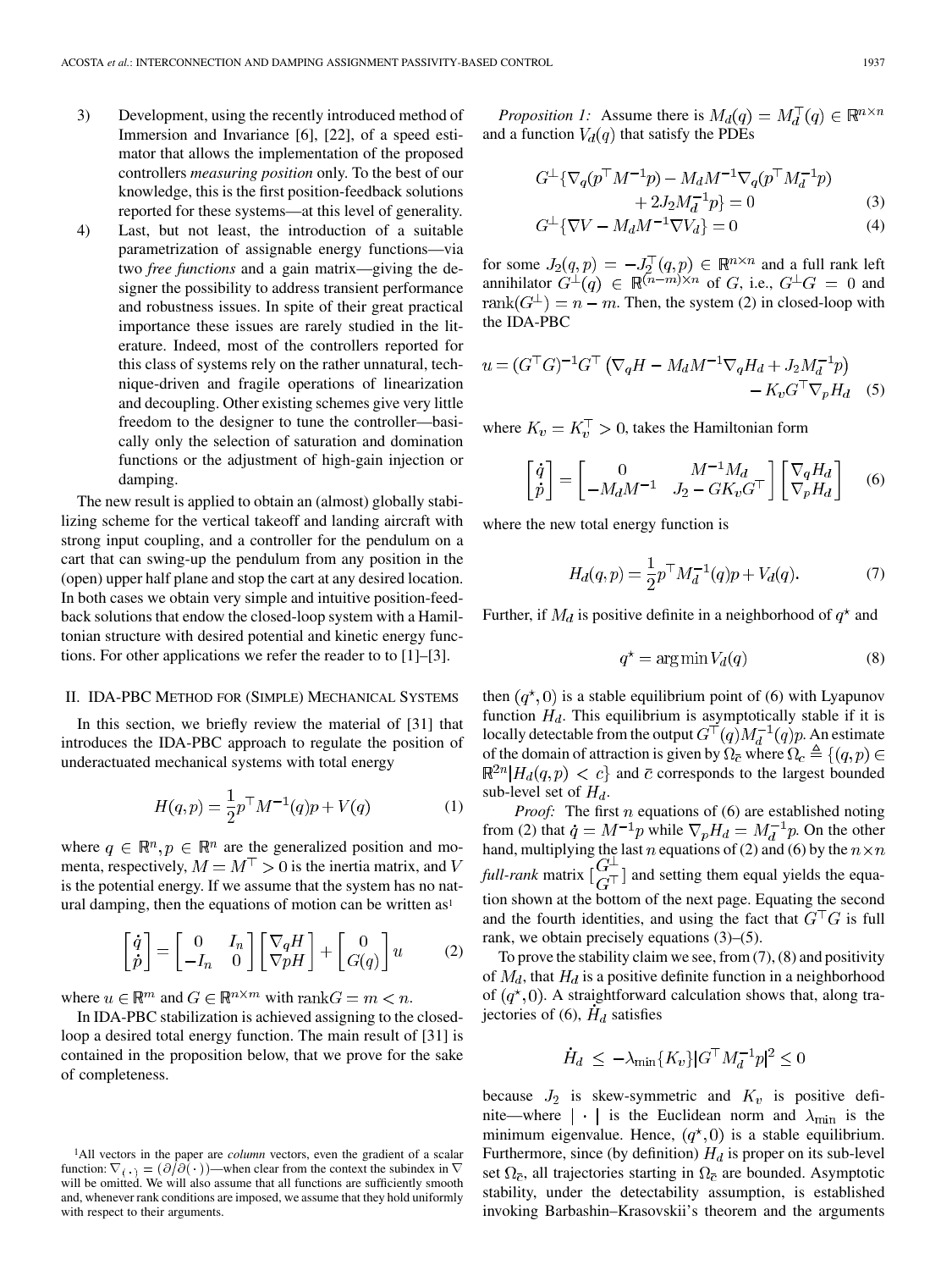used in the proof of [40, Lemma 3.2.8]. Finally, the estimate of the domain of attraction follows from the fact that  $\Omega_{\bar{c}}$  is the largest bounded sub-level set of  $H_d$  and LaSalle's Principle.

The main contribution of the present paper is the identification of a class of mechanical systems for which we can explicitly solve the PDEs (3), (4). In spite of the presence of the free matrix  $J_2$ , the kinetic energy PDE (3) is a complicated nonlinear matrix PDE. In order to solve it we propose in this paper to *fix*  $M_d$  transforming the PDE into an *algebraic equation* that we will solve for  $J_2$ . Toward this end, we make first the assumption that the inertia matrix  $M$  does not depend on the unactuated coordinates, thus eliminating the term  $G^{\perp} \nabla_q (p^{\top} M^{-1} p)$ of (3). Second, introducing suitable parameterizations for  $J_2$ and  $M_d$ , we will prove that—for the case of underactuation degree one—we have *enough degrees of freedom* in  $J_2$  to solve the algebraic equations. These developments are presented in Section III.

The potential energy PDE (4), even though linear, may also be difficult to solve analytically. To be able to provide an explicit solution we impose in Section IV the additional assumption that the unactuated component of the force induced by the potential energy, that is  $G^{\perp}\nabla V$ , is a function of *only one* of the actuated coordinates and make  $M_d$  a function of this coordinate as well. Stability will be established if we can assign a potential energy function  $V_d$  that satisfies (8). See Point 2 in Section I and Remark I.

*Remark 1:* It is clear that, for position regulation problems, our main objective is to shape the potential energy function hence we could leave  $M_d = M$  and (4) becomes  $G^{\perp}(\nabla V - \nabla V_d) = 0$ . If the systems is underactuated our ability to modify  $V$  in this way is obviously limited, see Remark 4.3.18 of [40] and [23]. To overcome this obstacle it was proposed in IDA-PBC [31] to change also the kinetic energy term.<sup>2</sup> This is done through the modification of  $M$ —that introduces the "coupling term"  $M_d M^{-1}$  in the potential energy PDE. Our objective is then to find, among the set of positive definite  $M_d$  that solve (3), one that will allow us to shape  $V$ . The key player in this intertwined game is  $J_2$ , that we recall is free, thus providing degrees of freedom to assign  $M_d$ . See Remark 3 and [29] for additional discussions on the role of  $J_2$ for applications beyond the realm of mechanics.

<sup>2</sup>To the best of the authors' knowledge the first paper where shaping the *total* energy for stabilization of mechanical systems was proposed is [4], see [32, Ch. 3].

*Remark 2:* The class considered in the paper contains several practically relevant examples, with two of them given in Section VII. A particular case of this class has been studied in [3], and a complete characterization of all underactuation degree one mechanical systems which are feedback-equivalent to it is given in [2].

*Remark 3:* In the light of some recent misleading novelty claims reported in [41] we find necessary to clarify—again—the history of the term  $J_2$  and its role on stabilization. Already in the first publication concerning IDA-PBC [30] we indicated that, due precisely to the freedom in the choice of this term (that is intrinsic to IDA-PBC), the class of mechanical systems stabilized with IDA-PBC *strictly contains* the class stabilized via the controlled Lagrangian method of [12] or its extension [13]. It was shown that both methods coincide for a particular choice of  $J_2$ . This term was given an interpretation in terms of *gyroscopic forces* in a Lagrangian framework for the first time in [11], with a preliminary report widely distributed to the community as early as October 2 000. As openly recognized in the Introduction of [16], our work heavily inspired the modified controlled lagrangian method reported in [16], and utilized in [41]—that essentially mimics our derivations.

## III. SOLVING THE KINETIC ENERGY PDE

We now proceed to define the class of mechanical systems for which we can explicitly solve  $(3)$ . Toward this end we introduce the following:

*Assumption A.1:* The system has underactuation degree one, that is,  $m = n - 1$ .

*Assumption A.2:* There exists a full rank left annihilator  $G^{\perp}$ of  $G$  such that

$$
G^{\perp}\nabla_q(p^{\top}M^{-1}p) = 0.
$$
 (9)

Assumption A.2 essentially imposes that  $M$  does not depend on the unactuated coordinate. It is satisfied by many well-known physical examples, for instance, the Ball and Beam [20], the VTOL Aircraft [25] and the Acrobot [37]. It is easy to see that the assumption *may be satisfied*, taking (with some minor loss of generality)  $G = \begin{bmatrix} I_{n-1} \\ 0 \cdots 0 \end{bmatrix}$  and introducing a partial feedback-linearization inner-loop [37]. Indeed, after some simple

$$
\begin{aligned}\n\begin{bmatrix}\nG^{\perp} \\
G^{\top}\n\end{bmatrix}\n\dot{p} &= \begin{bmatrix}\nG^{\perp} \\
G^{\top}\n\end{bmatrix}\n\begin{bmatrix}\n-\nabla_q H + Gu\n\end{bmatrix} \qquad (\Leftarrow (2)) \\
&= \begin{bmatrix}\nG^{\perp} \\
G^{\top}\n\end{bmatrix}\n\begin{bmatrix}\n-\frac{1}{2}\nabla_q (p^{\top} M^{-1}p) - \nabla V + Gu\n\end{bmatrix} \qquad (\Leftarrow (1)) \\
&\equiv \begin{bmatrix}\nG^{\perp} \\
G^{\top}\n\end{bmatrix}\n\begin{bmatrix}\n-M_d M^{-1} \nabla_q H_d + (J_2 - G K_v G^{\top}) \nabla_p H_d\n\end{bmatrix} \qquad (\Leftarrow (6)) \\
&= \begin{bmatrix}\nG^{\perp} \\
G^{\top}\n\end{bmatrix}\n\begin{bmatrix}\n-M_d M^{-1} \left[\frac{1}{2} \nabla_q (p^{\top} M_d^{-1}p) + \nabla V_d\n\end{bmatrix}\n\end{aligned} + (J_2 - G K_v G^{\top}) M_d^{-1} p \qquad (\Leftarrow (7))
$$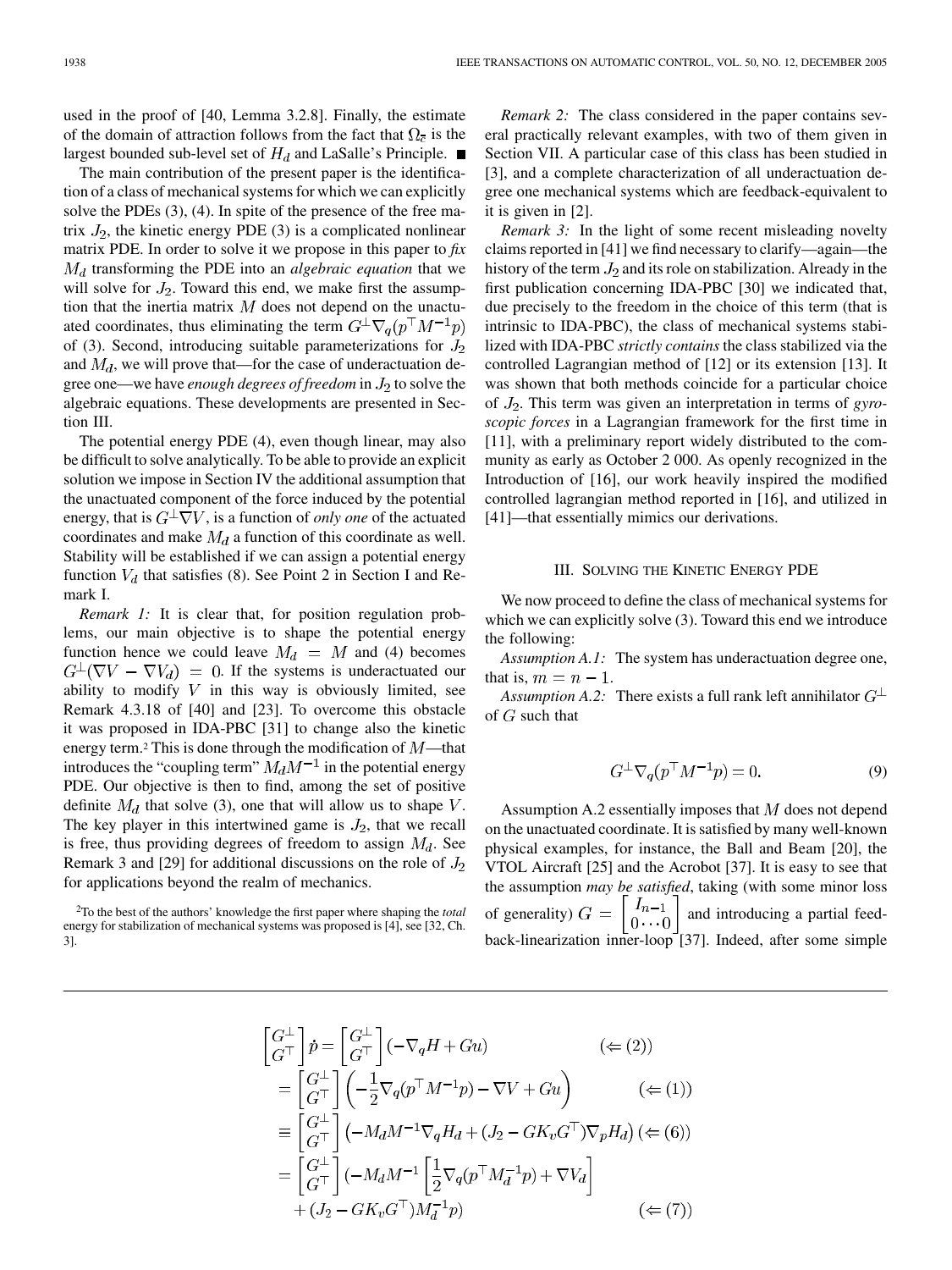calculations we see that the partially feedback-linearized system takes the so-called Spong's normal form [19]

$$
\ddot{q} = \left[ \begin{array}{cc} O \\ -\frac{1}{m_{nn}(q)} \psi_u(q, \dot{q}) \end{array} \right] + \left[ \begin{array}{cc} I_{n-1} \\ -\frac{1}{m_{nn}(q)} m_u^{\top}(q) \end{array} \right] u \qquad (10)
$$

where we have partitioned the inertia matrix and defined the function  $\psi_u \in \mathbb{R}$  as

$$
M = \begin{bmatrix} \star & m_u \\ m_u^\top & m_{nn} \end{bmatrix}
$$
  

$$
\psi_u \triangleq e_n^\top \left[ \dot{M} \dot{q} - \frac{1}{2} \nabla_q (\dot{q}^\top M^{-1} \dot{q}) + \nabla V \right]
$$

with  $m_u \in \mathbb{R}^{n-1}$ ,  $m_{nn} \in \mathbb{R}$  and  $e_n$  the *n*-th vector of the *n*-dimensional Euclidean basis. Under some conditions<sup>3</sup> this system may be written in the form (2) with a "new inertia matrix" equal identity, hence satisfying Assumption A.2. See the example in Subsection VII.A and [28] where a detailed study of the action of partial feedback linearization on the PDEs of IDA-PBC is carried out.

In the sequel we will impose some assumptions on  $M, V$ , and  $G$  to define a class of mechanical systems for which we can solve the PDEs. These assumptions can be considerably simplified if we proceed from Spong's normal form. It is well-known that, in contrast to PBC, feedback-linearization is a fragile operation that requires exact knowledge of the systems parameters and states to ensure the "double integrator" structure. Therefore, we prefer to present the assumptions on the original system (2), stating as remarks their implication for the system in Spong's normal form.

#### *A. Equivalent Representation of the PDE*

We find convenient to first express (3) in an alternative equivalent form. For, we introduce a suitable parametrization of the free matrix  $J_2$ . It is clear from (3) that  $J_2$  should be *linear* in  $p$ . We make now the important observation that, without loss of generality (see Remark 4),  $J_2$  can be parameterized in the form

$$
J_2 = \begin{bmatrix} 0 & \tilde{p}^\top \alpha_1 & \tilde{p}^\top \alpha_2 & \cdots & \tilde{p}^\top \alpha_{n-1} \\ -\tilde{p}^\top \alpha_1 & 0 & \tilde{p}^\top \alpha_n & \cdots & \tilde{p}^\top \alpha_{2n-3} \\ \vdots & \vdots & \vdots & \ddots & \vdots \\ -\tilde{p}^\top \alpha_{n-1} & -\tilde{p}^\top \alpha_{2n-3} & \cdots & 0 \end{bmatrix}
$$

where the vector functions  $\alpha_i(q) \in \mathbb{R}^n, i = 1, \ldots, n_o, n_o \triangleq$  $(n/2)(n-1)$ , are free parameters and we have defined for notational convenience the (partial) coordinate

$$
\tilde{p} \triangleq M_d^{-1} p. \tag{11}
$$

Alternatively, we can write

$$
J_2 = \sum_{i=1}^{n_o} \tilde{p}^\top \alpha_i W_i \tag{12}
$$

<sup>3</sup>As explained in [28] partial feedback linearization does not necessarily preserve the Hamiltonian structure (2).

with the  $W_i \in \mathbb{R}^{n \times n}, i = 1, \dots, n_o$ , defined as follows. First, we construct  $n^2$  matrices of dimension  $n \times n$ , that we denote  $F^{kl} = \{f_{ij}^{kl}\}, k, l \in \{1, 2, ..., n\}$ , according to the rule

$$
f_{ij}^{kl} = \begin{cases} 1 & \text{if } j > i, i = k \text{ and } j = l \\ 0 & \text{otherwise.} \end{cases}
$$

Notice that only  $n<sub>o</sub>$  matrices are different from zero. Then, we define  $W^{kl} \triangleq F^{kl} - (F^{kl})^{\top}$ . Finally, we set (in an obvious way)

$$
W_1 = W^{12}, W_2 = W^{13}, \dots, W_n = W^{1n}
$$
  

$$
W_{n+1} = W^{23}, \dots, W_{n_0} = W^{(n-1)n}
$$

For instance, for the case  $n = 3$ , for which also  $n<sub>o</sub> = 3$ , we get

$$
W_1 \triangleq \begin{bmatrix} 0 & 1 & 0 \\ -1 & 0 & 0 \\ 0 & 0 & 0 \end{bmatrix} \quad W_2 \triangleq \begin{bmatrix} 0 & 0 & 1 \\ 0 & 0 & 0 \\ -1 & 0 & 0 \end{bmatrix}
$$

$$
W_3 \triangleq \begin{bmatrix} 0 & 0 & 0 \\ 0 & 0 & 1 \\ 0 & -1 & 0 \end{bmatrix}.
$$

Using this parameterization some simple calculations establish that the term  $G^{\perp} J_2$  that appears in (3) becomes

$$
G^{\perp}(q)J_2(q,p) = \tilde{p}^{\top} \mathcal{J}(q) \mathcal{A}^{\top}(q)
$$
 (13)

where we defined

$$
\mathcal{J} \triangleq [\alpha_1 \vdots \alpha_2 \vdots \cdots \vdots \alpha_{n_o}] \in \mathbb{R}^{n \times n_o}
$$

which is a *free* matrix, and

$$
\mathcal{A} \triangleq -\left[W_1(G^\perp)^\top, W_2(G^\perp)^\top, \dots, W_{n_o}(G^\perp)^\top\right] \in \mathbb{R}^{n \times n_o}.
$$
\n(14)

*Proposition 2:* Under Assumptions A.1, A.2 the kinetic energy PDE (3) becomes

$$
\sum_{i=1}^{n} \gamma_i(q) \frac{dM_d}{dq_i} = -[\mathcal{J}(q)\mathcal{A}^\top(q) + \mathcal{A}(q)\mathcal{J}^\top(q)] \qquad (15)
$$

where<sup>4</sup>

$$
\gamma = \text{col}(\gamma_1, \dots, \gamma_n) \triangleq M^{-1} M_d (G^{\perp})^{\top} \in \mathbb{R}^n \qquad (16)
$$

*Proof:* Using Assumption A.1, (13) and notation (16) the kinetic energy PDE (3) can be written as

$$
\sum_{i=1}^{n} \gamma_i p^{\top} \frac{dM_d^{-1}}{dq_i} p - 2\tilde{p}^{\top} \mathcal{J} \mathcal{A}^{\top} \tilde{p} = 0.
$$

That, using the relation

$$
\frac{dM_d^{-1}}{da_i} = -M_d^{-1} \frac{dM_d}{da_i} M_d^{-1}
$$

<sup>4</sup>Notice that, under Assumption A.1,  $G^{\perp}$  is a *row vector*.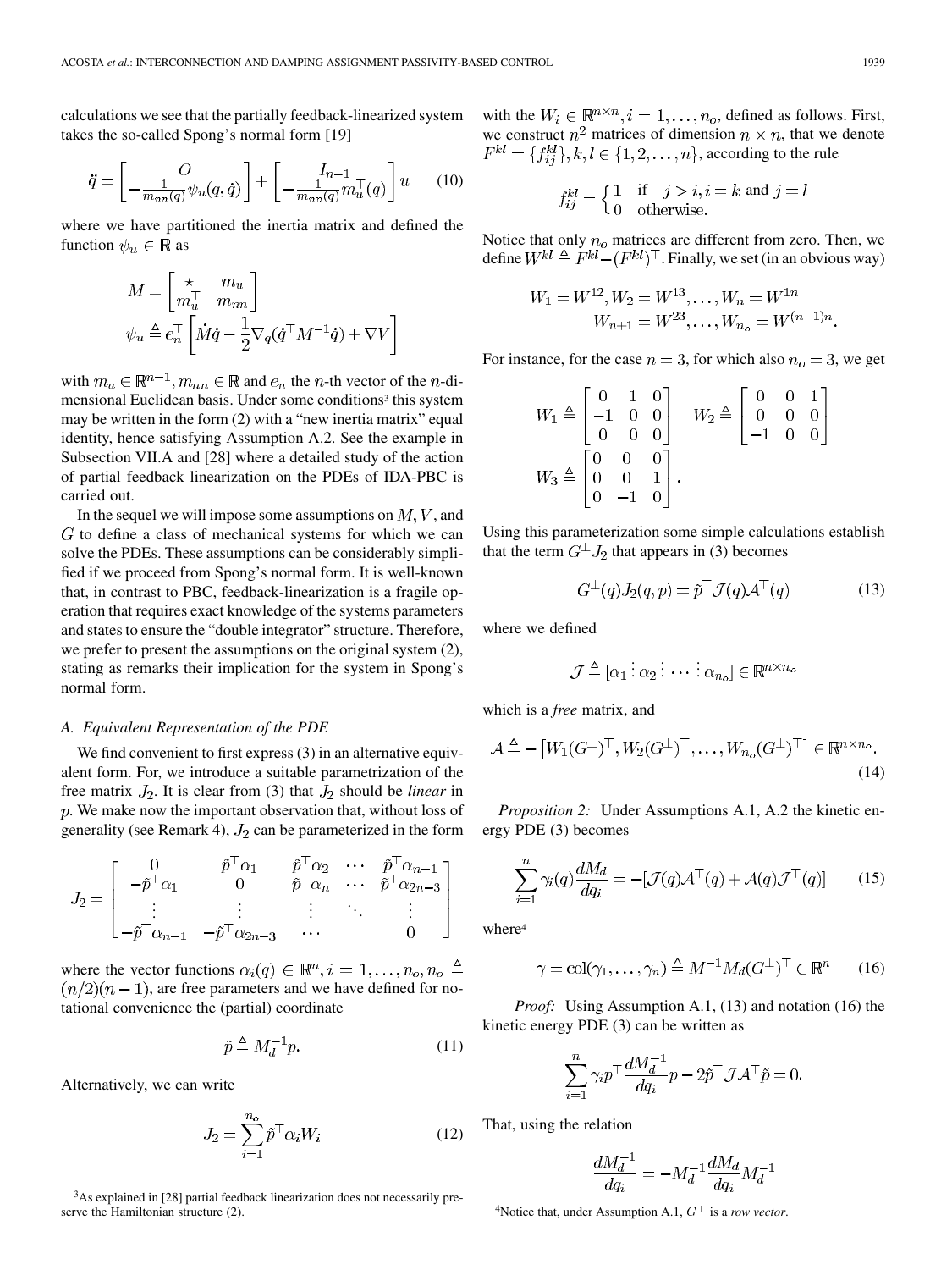and factoring  $\tilde{p}$ , becomes

$$
\tilde{p}^{\top} \left[ \sum_{i=1}^{n} \gamma_i \frac{dM_d}{dq_i} + 2 \mathcal{J} \mathcal{A}^{\top} \right] \tilde{p} = 0 \tag{17}
$$

The proof is completed taking the symmetric part of the matrix  $JA<sup>T</sup>$  and setting the expression in brackets, which is independent of  $\tilde{p}$ , equal to zero.

*Remark 4:* An  $n \times n$  skew-symmetric matrix contains *at most*  $n<sub>o</sub>$  nonzero different terms. Hence, the proposed  $J_2$  contains all skew-symmetric matrices which are linear in  $\tilde{p}$ , that is, all matrices of the form  $\sum_{i=1}^{n} \Omega_i \tilde{p}_i$ ,  $\Omega_i = -\Omega_i^{\top}$ , and the parametrization is done without loss of generality as claimed above.<sup>5</sup>

# *B. A Parametrization of That Solves the PDE*

In this section we present a parametrization of the desired inertia matrix for which there exists a  $\mathcal J$  that sets to zero the term in brackets of (17), that we write here for ease of reference as

$$
\sum_{i=1}^{n} \gamma_i \frac{dM_d}{dq_i} = -2\mathcal{A}\mathcal{J}^{\top}
$$
 (18)

recalling that  $\gamma_i$ , as defined in (16), are functions of  $M_d$ . It is important to underscore that the set of  $M_d$  that satisfies (18) is strictly contained in the set that satisfies (15)—which, as stated in Proposition 2, characterizes *all solutions* of (3).<sup>6</sup> We decide to work with this smaller set because, as will be shown below, we can in this way give a simple explicit expression for  $M_d$ . Of course, all solutions of (18) are solutions of (3).

As explained in the introduction, we solve (18) as an algebraic equation in the unknown  $\mathcal J$  for a *given*  $M_d$ . Toward this end, we note from (14) and skew-symmetry of the matrices  $W_i$  that

$$
G^{\perp} \mathcal{A} = 0. \tag{19}
$$

The equation above indicates that  $A \in \text{Im } G$  which, in view of (18), suggests to select  $M_d$  such that  $(dM_d/dq_i) \in \text{Im } G$  as well. The question on whether there will exists  $\mathcal J$  to solve (18) will depend on the rank of  $A$  as shown in the following simple linear algebra lemma.

*Lemma 1:* Consider a matrix  $A \in \mathbb{R}^{n \times n_o}$  with  $n_o \ge n > 2$ , rank  $A = n - 1$ , and such that  $w^{\top} A = 0$  for some  $w \in \mathbb{R}^n$ . Then, for all vectors  $x \in \mathbb{R}^n$  such that  $w^\top x = 0$  there exists a vector  $y \in \mathbb{R}^{n_o}$  such that  $x = Ay$ .

*Proof:* First, recall that given  $A$  and  $x$ , there exists  $y$  such that  $x = Ay$  if and only if

$$
\text{rank} A = \text{rank}[A|x].
$$

Let us denote with  $S \in \mathbb{R}^n$  the space of all *n*-dimensional vectors orthogonal to w, which is an  $n-1$ -dimensional space. Now,  $w^{\dagger} A = 0$  implies that all columns of A are in S. Also, from

<sup>7</sup>The proof of the lemma for the case  $n = 2$ , hence  $n_0 = 1$ , follows from basic plane geometry considerations and is omitted for brevity.

 $w^{\top} x = 0$  we have that  $x \in \mathcal{S}$ . Since the rank of A is  $n-1$  there are  $n-1$  linearly independent columns that span the whole space S. Therefore, the rank of  $A$  cannot be increased by adding another vector in the same  $(n - 1$ -dimensional) space and the rank identity above holds.

In order to use Lemma 1 we now establish that  $A$  satisfies the required rank condition.

*Lemma 2:* For the matrix  $\mathcal A$  defined in (14) we have

$$
rank\mathcal{A} = n - 1.
$$

*Proof:* We first recall (19). To establish the proof we will show that  $G^{\perp}$  spans the left kernel of  $\mathcal{A}$ —which will imply that dim ker  $\mathcal{A} = 1$ . To simplify the notation we define  $v \triangleq$  $col(v_1, \ldots, v_n) = (G^{\perp})^{\top}$  and assume, without loss of generality, that  $v_1 \neq 0$ —see below.

From the construction of the matrices  $W^{kl}$  given in the previous section, we have

$$
e_r^{\top} W^{kl} = \begin{cases} e_l^{\top} & \text{if } r = k \\ -e_k^{\top} & \text{if } r = l \\ 0 & \text{otherwise.} \end{cases}
$$

Consider now a vector  $w = \sum_{i=1}^{n} a_i e_i$  in the left kernel of A. We thus have

$$
w^{\top} A = 0 \Rightarrow \sum_{i=1}^{n} a_i e_i^{\top} W^{1j} v = 0, \qquad j = 2, ..., n
$$

$$
\Leftrightarrow a_1 e_j^{\top} v - a_j e_1^{\top} v, \qquad j = 2, ..., n
$$

$$
\Leftrightarrow a_1 e_j^{\top} v - a_j v_1, \qquad j = 2, ..., n
$$

The latter is a set of  $n-1$  equations with n unknowns (the coefficients  $a_i$ ) that, invoking the assumption of  $v_1 \neq 0$ , has the form

$$
\left[\begin{array}{c} \frac{v_2}{v_1} \\ \vdots \\ \frac{v_n}{v_1} \end{array}\right] a_1 = \left[\begin{array}{c} a_2 \\ \vdots \\ a_n \end{array}\right].
$$

Clearly, all solutions of this equation are co-linear with  $v$ , completing the proof.

To present the main result of this section—a parametrization of  $M_d$  such that (3) can be explicitly solved—we require the following.

*Assumption A.3:* The input matrix  $G$  is function of a single element of  $q$ , say  $q_r$ , with  $r$  an integer taking values in the set  $\{1,\ldots,n\}.$ 

Obviously, the assumption will be always satisfied if it is possible to (via an input change of coordinates and re-ordering of the variables q) transform the input matrix into  $G = \begin{bmatrix} I_{n-1} \\ 0 \end{bmatrix}$ . On the other hand, referring to Spong's Normal Form (10), we see that the assumption is satisfied for the partially-linearized system if the column of  $M$  corresponding to the unactuated coordinate depends only on  $q_r$ .

*Proposition 3:* Let Assumptions A.1–A.3 be satisfied. Under these conditions, for all desired (locally) positive definite inertia matrices of the form

$$
M_d(q_r) = \int_{q_r^*}^{q_r} G(\mu) \Psi(\mu) G^\top(\mu) d\mu + M_d^0 \tag{20}
$$

<sup>&</sup>lt;sup>5</sup>The space of skew-symmetric matrices, usually denoted  $so(n)$ , can be alternatively defined noting that  $so(n)$  is isomorphic to  $\mathbb{R}^{n}$  via the hat operator  $\hat{C} : \mathbb{R}^{n_0} \to so(n)$ , and then use the basis  $\{\hat{e}_1, \ldots, \hat{e}_{n_0}\}$ . We thank the reviewer for this remark.

<sup>6</sup>We thank the reviewer for this insightful observation.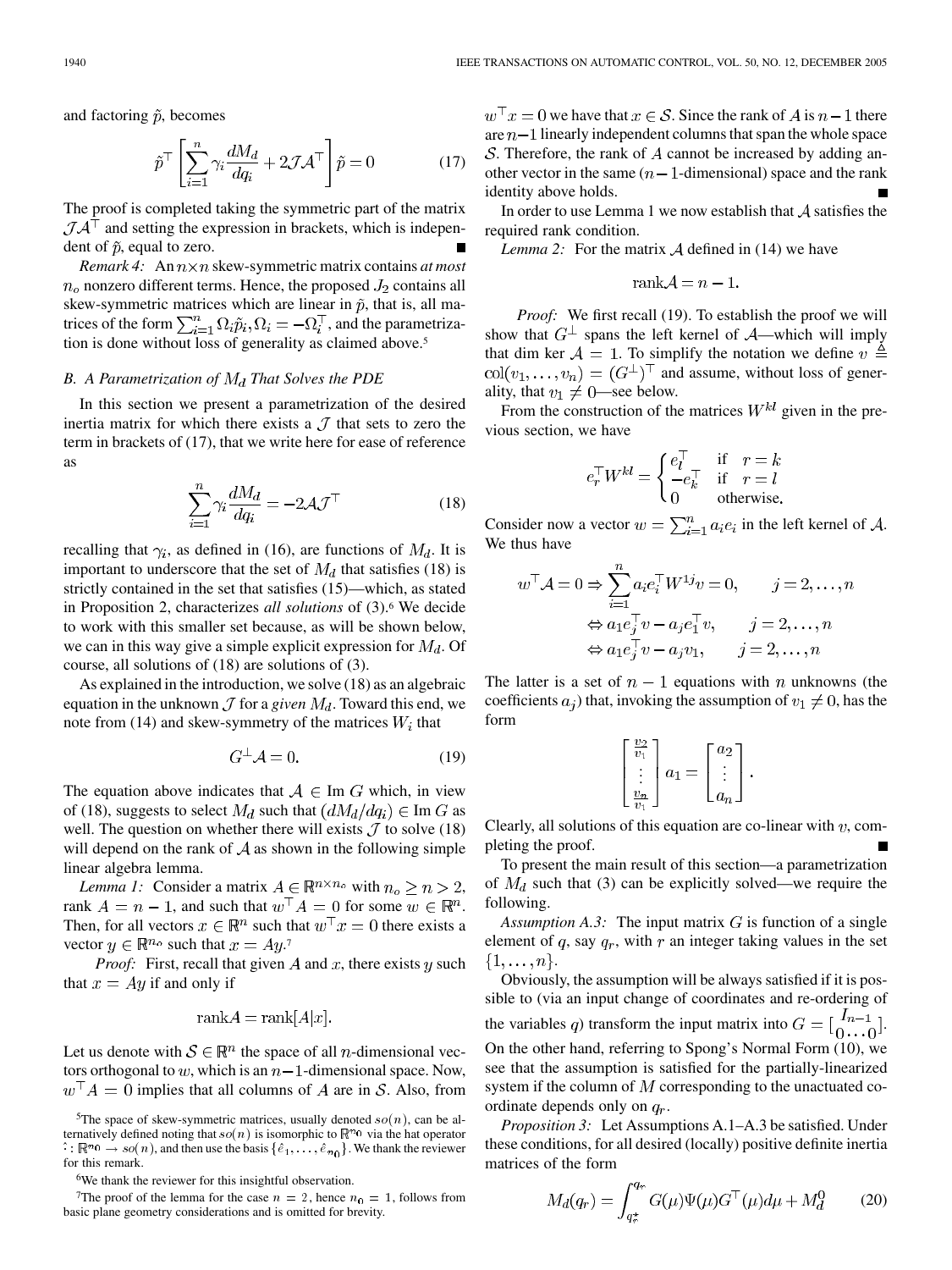where the matrix function  $\Psi = \Psi^{\top} \in \mathbb{R}^{(n-1)\times (n-1)}$  and the constant matrix  $M_d^0 \in \mathbb{R}^{n \times n}$ ,  $M_d^0 = (M_d^0)^\top > 0$ , may be *arbitrarily* chosen, there exists a matrix  $J_2$  such that the kinetic energy PDE (3) holds in a neighborhood of  $q_r^*$ .

*Proof:* First, note that the integration limits have been chosen such that  $M_d(q_r^{\star}) > 0$ . Therefore,  $M_d > 0$  on some neighborhood of  $q_r^*$ . Second, as  $M_d$  is only a function of  $q_r$ (18) becomes

$$
\gamma_r(q)\frac{dM_d}{dq_r} = -2\mathcal{A}(q_r)\mathcal{J}^\top(q_r). \tag{21}
$$

We have to prove that, for the proposed inertia matrix (20), there exists  $\mathcal J$  that solves this algebraic equation. This follows, invoking Lemma 1 and Lemma 2, from (19) and the fact that  $G^{\perp}(dM_d/dq_r)=0$  by construction.

## IV. SOLVING THE POTENTIAL ENERGY PDE

The potential energy PDE (4) can be written using (16) as

$$
\gamma^{\top}(q)\nabla V_d = s(q) \tag{22}
$$

where, to simplify the notation, we have defined the scalar function

$$
s \stackrel{\Delta}{=} G^{\perp} \nabla V. \tag{23}
$$

This function, that is uniquely determined by the open-loop system, plays a critical role in the stabilization problem and we propose to take a brief pause to analyze it. First of all, notice that for all admissible equilibria  $\bar{q}$ , we have

$$
s(\overline{q}) = 0.\t(24)
$$

This follows from the dynamic equations for momenta in (2), whose right hand side evaluated for  $p = 0$  becomes  $-\nabla V + Gu$ . Secondly, the vector  $\nabla V$  contains the forces induced by the potential energy, in particular,  $G^{\perp}\nabla V$  are those forces that cannot be (directly) affected by the control. Referring back to the original potential energy PDE (4), we recall that the mechanism to shape the potential energy is through the introduction of the term  $M_d M^{-1}$ . Since we have imposed that  $M_d$  depends on a single coordinate it is reasonable to require that  $s$  also depends only on  $q_r$ , as will be done below.

Once  $M_d$  is fixed,  $\gamma$  as given by (16) is also fixed, and (22) is a linear PDE that may be solved using, for instance, the techniques of [10]. See the examples worked out in [31]. Since our interest in this paper is to give a *constructive solution* to the stabilization problem we make two additional assumptions to be able to explicitly solve (22).

*Assumption A.4:* The vector  $\gamma$  and the function s, defined in (16), (23), respectively, are functions of  $q_r$  only, with  $q_r$  as in Assumption A.3.

*Assumption A.5:*  $\gamma_r(q_r^*) \neq 0$ .

Under Assumption A.3 and with  $M_d$  defined by (20)  $\gamma$  is a function of  $q_r$  if M is a function of  $q_r$ . Clearly, for systems in Spong's Normal Form, where the new inertia matrix is identity  $M = I_n$ , Assumption A.4 will be satisfied if  $\psi_u$  does not depend on  $p$ . Assumption A.5 is a generic condition that is imposed to ensure that the PDE (22) admits a well-defined solution in a neighborhood of  $q_r^*$ . This stems from the fact that the  $\gamma_i$  are functions of  $q_r$  and, in view of (24), s vanishes at  $q_r^*$ .

We are in position to present our next result whose proof follows from the equivalence of (4) and (22) and some direct computations.

*Proposition 4:* Let Assumptions A.1–A.5 be satisfied and be given by (20). Under these conditions, *all solutions* of the potential energy PDE (4) are given by

$$
V_d(q) = \int_0^{q_r} \frac{s(\mu)}{\gamma_r(\mu)} d\mu + \Phi(z(q)) \tag{25}
$$

with  $\gamma$ , s given in (16), (23), respectively, and  $z \in \mathbb{R}^n$ ,<sup>8</sup> defined as

$$
z(q) \triangleq q - \int_0^{q_r} \frac{\gamma(\mu)}{\gamma_r(\mu)} d\mu \tag{26}
$$

with  $\Phi$  an *arbitrary* differentiable function.

*Remarks 5:* Propositions 3 and 4 characterize a set of assignable energy functions of the form (1) in terms of the triplet  $\{\Psi, M_d^0, \Phi\}$ . The construction proposed for  $M_d$  ensures only  $M_d(q^*) > 0$ . To enlarge the domain of positivity of  $M_d$ —and consequently enlarge the domain of stability—suitable selections of  $\Psi$  and  $M_d^0$  must be found. The same comment applies to Assumption A.5 that should be satisfied in some (quantifiable, and hopefully big) neighborhood of  $q_r^*$ . We note that the functions  $(s/\gamma_r)$  and  $(\gamma_i/\gamma_r)$  appear explicitly in the control law (5) through the term  $\nabla V_d$  (implicit in  $\nabla H_d$ ).

## V. MAIN STABILIZATION RESULT

In the previous section we proposed a parametrization of the assignable energy functions in terms of the triplet  $\{\Psi, M_d^0, \Phi\}.$ Here we will impose some additional constraints on these parameters to ensure asymptotic stability of the closed-loop. As expected, for stability we will require (besides positivity of  $M_d$ ) assignment of the desired minimum to  $V_d$ , i.e., (8). To articulate this condition we note first that the change of coordinates  $q \rightarrow$  $z + q_r e_r$  is a *diffeomorphism* that preserves the extrema—hence we analyze the potential energy function in these new coordinates, see [31] for a discussion on this issue. Now, from (25), and the fact that  $\Phi(z)$  is arbitrary, it is clear that restrictions will only be imposed on the term  $\int (s/\gamma_r)$ . Recalling (24) and Assumption A.5 we note that this function already has an extremum at  $q_r^*$ . To ensure that it is a minimum we verify that its second derivative, evaluated at  $q_r^*$ , is positive. Some simple calculations show that this condition is equivalent to the following.

*Assumption A.6:*

$$
\gamma_r(q_r^{\star})\frac{ds}{dq_r}(q_r^{\star}) > 0.
$$

The assumption has the following interpretation. First, we recall from  $(23)$  that *s* represents the forces induced by the potential energy function that are unactuated. Second,  $q_r^*$  corresponds to an equilibrium that will, typically, be open-loop unstable therefore the open-loop potential energy function  $V$  will

 $8z(q)$  is the, so-called, characteristic of the homogeneous part of the PDE [10]. Notice that z is an *n*-dimensional vector but  $z_r = 0$ . We have introduced this (awkward) definition for notational compactness.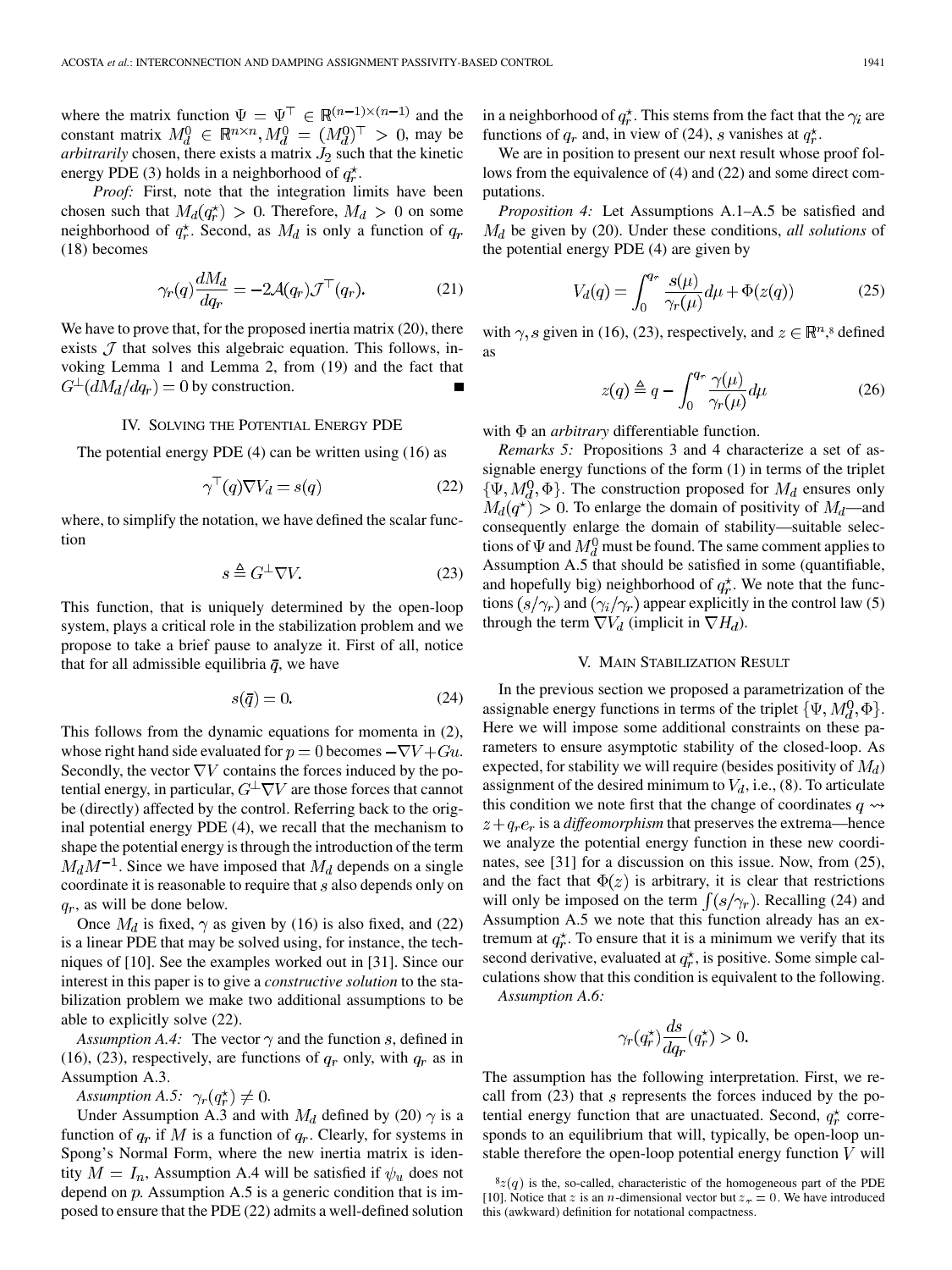have a *maximum* at this point and  $(ds/dq_r)(q_r^{\star}) < 0$ . Finally, from (4) and (16) we see that  $\gamma_r$  is the element of the "coupling" term,"  $G^{\perp}M^{-1}M_d$ , through which we can modify the (unactuated coordinates of the) open-loop potential energy (see Remark 1). In summary, Assumption A.6 reflects our ability to shape, for the purposes of stabilization, the potential energy through modification of the kinetic energy. See Examples in Section VII.

Interestingly, we will show in the proposition that the only additional condition imposed for *asymptotic* stability is as follows.

*Assumption A.7:*

$$
|G^\top M^{-1} e_r(q_r^{\star})| \neq 0
$$

Furthermore, for the particular case of quadratic  $\Phi$ , a very simple *explicit* expression for the control law is given.

*Proposition 5:* Consider the underactuated mechanical system (2) verifying Assumptions A.1–A.3. Assume there exists matrices  $\Psi$  and  $M_d^0$  such that Assumptions A.4-A.6 hold with  $M_d$  given by (20). Under these conditions, for all differentiable functions  $\Phi$  the IDA-PBC (5) ensures that the closed-loop dynamics is a Hamiltonian system of the form (6) with total energy function (7), with  $V_d$  defined in (25). Moreover,  $(q^*, 0)$  is a *locally stable* equilibrium with Lyapunov function  $H_d(q, p)$  provided the root  $q_r = q_r^*$  of  $s(q_r)$  is isolated, the function  $z(q)$  satisfies

$$
z(q^*) = \arg\min \Phi(z) \tag{27}
$$

and this minimum is isolated. It will be *asymptotically* stable if Assumption A.7 holds.

Furthermore, if we select

$$
\Phi(z(q)) = \frac{1}{2} [z(q) - z(q^*)]^\top P [z(q) - z(q^*)]
$$

with  $P = P^{\top} > 0$ , the control law is of the form

$$
u = A_1(q)PS(q - q^*) + \begin{bmatrix} p^{\top} A_2(q_r) p \\ \vdots \\ p^{\top} A_n(q_r) p \\ + A_{n+1}(q_r) - K_v A_{n+2}(q_r) p \end{bmatrix}
$$
(28)

where  $K_v = K_v^{\top} > 0$  is free,  $S \in \mathbb{R}^{(n-1)\times n}$  is obtained removing the  $r$ -th row from the  $n$ -dimensional identity matrix, and the matrices  $A_i$ ,  $i = 1, ..., n+2$ , are of dimensions

$$
A_1 \in \mathbb{R}^{(n-1)\times (n-1)}, A_2, \dots, A_n \in \mathbb{R}^{n \times n}
$$
  

$$
A_{n+1} \in \mathbb{R}^{(n-1)\times 1}, A_{n+2} \in \mathbb{R}^{(n-1)\times n}.
$$

*Proof:* The first matching claim follows immediately from Propositions 3 and 4 and our previous derivations.

Some simple calculations establish that the *equilibrium set* of the closed-loop system is

$$
\mathcal{E} \triangleq \{(\bar{q},0) \,|\, \nabla V_d(\bar{q})=0\}.
$$

To prove stability of the desired equilibrium  $(q^*,0)$  we note that  $M_d(q_r^{\star}) > 0$  ensures  $H_d(q, p)$  is (locally) positive definite in p, therefore to qualify as a Lyapunov function candidate we only need to prove that  $V_d$  satisfies the minimum condition (8). As discussed above, we analyze the potential energy function in the coordinates  $z + q_r e_r$ . Condition (27) assures the required property for the  $z$  coordinates. In view of  $(24)$  and Assumption A.6—which pertain, respectively, to the first and second derivative of  $V_d$  with respect to  $q_r$  evaluated at  $q_r^*$ —the minimum is also at the desired equilibrium for  $q_r$ .

The control expression (28) is obtained, after some lengthy but straightforward calculation, from (5) selecting the free function  $\Phi(z(q))$  in (25) as indicated in the proposition.

It only remains to establish *asymptotic stability*. The derivative of  $H_d$  along the dynamics (6) is given by

$$
\dot{H}_d = -p^\top M_d^{-1} G K_v G^\top M_d^{-1} p \le 0
$$

From positivity of  $H_d$  and the expression above we conclude boundedness of all solutions starting sufficiently close to the equilibrium. We will prove that the dynamics restricted to the residual set

$$
\Omega \triangleq \{(q,p) | G^{\top}(q_r)M_d^{-1}(q_r)p = 0\}
$$

are described by a two-dimensional dynamical system subject to  $2n - 2$  algebraic constraints. We will show then that this planar system has no limit cycles close to the desired equilibrium. Since unbounded trajectories are ruled out by the stability property this establishes the claim of local asymptotic stability.

We proceed now to characterize the residual dynamics. First we prove that, for all trajectories in  $\Omega$ , the following holds:

$$
\frac{dM_d}{dq_r}M_d^{-1}p = 0\tag{29}
$$

$$
\nabla V_d = \frac{s}{\gamma_r} e_r \tag{30}
$$

$$
J_2 M_d^{-1} p = 0.
$$
 (31)

*Proof of (29).:* Equation (29) follows from the fact that  $(dM_d/dq_r) \in \text{Im}G$  and the definition of  $\Omega$ .

*Proof of (30):* We note first the following chain of implications:

$$
G^{\top} M_d^{-1} p = 0 \Leftrightarrow \exists \nu : M_d^{-1} p = \nu (G^{\perp})^{\top}
$$
  
\n
$$
\Rightarrow \dot{q} = M^{-1} p = \nu M^{-1} M_d (G^{\perp})^{\top} = \nu \gamma
$$
  
\n
$$
\Rightarrow \dot{q}_r = e_r^{\top} \dot{q} = \nu \gamma_r
$$
  
\n
$$
\Leftrightarrow \nu = \frac{1}{\gamma_r} \dot{q}_r
$$
  
\n
$$
\Rightarrow \dot{q} = \frac{\gamma}{\gamma_r} \dot{q}_r
$$
 (32)

where we have replaced the expression of  $\nu$  obtained in the fourth implication into the second one to get the last equation. Integrating the last equation in (32) we get the first  $n - 1$  algebraic equations that constrain the residual dynamics

$$
q - \int_0^{q_r} \frac{\gamma(\mu)}{\gamma_r(\mu)} d\mu = z^0 \tag{33}
$$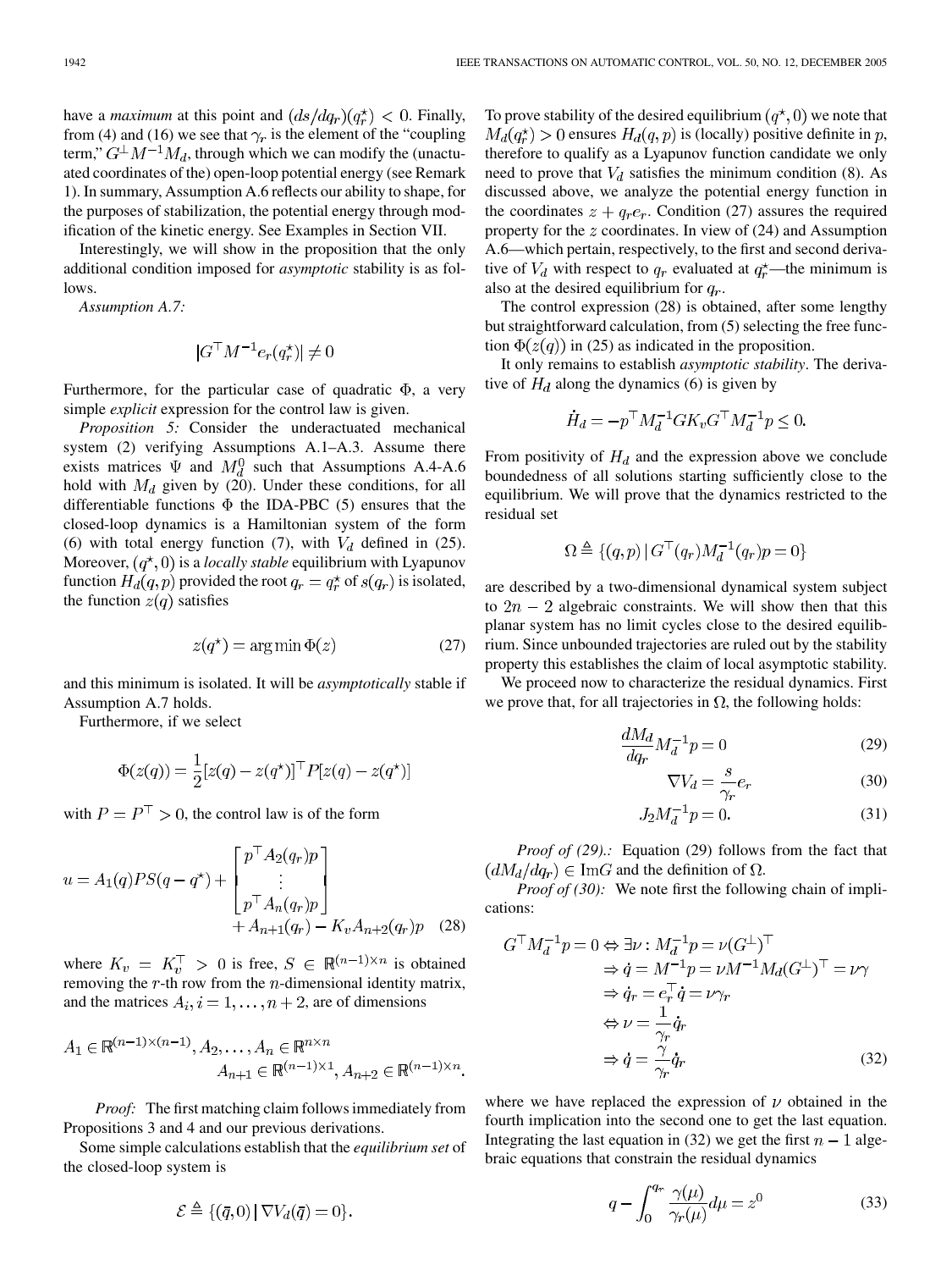where  $z^0 = col(z_1^0, \ldots, z_n^0) \in \mathbb{R}^n$  is a constant vector, with . 9

Computing the gradient of  $V_d$  from (25) we get

$$
\nabla V_d = \frac{s}{\gamma_r} e_r + \left( I_n - \frac{1}{\gamma_r} e_r \gamma^\top \right) \nabla \Phi(z^0)
$$

where we have used the fact that  $z = z^0$  to get  $\nabla \Phi(z) =$  $\nabla \Phi(z^0)$ —a constant vector. Now, any point  $(\bar{q}, 0) \in \mathcal{E}$  is obviously in the residual dynamics, therefore, we can invoke (24) to get

$$
s(\bar{q}_r) = 0, \nabla V_d(\bar{q}) = 0
$$
  
\n
$$
\Rightarrow \left[ I_n - \frac{1}{\gamma_r(\bar{q}_r)} e_r \gamma^\top(\bar{q}_r) \right] \nabla \Phi(z^0) = 0
$$
  
\n
$$
\Leftrightarrow \nabla \Phi(z^0) = \kappa e_r, \kappa \in \mathbb{R}.
$$
 (34)

Equation (30) is obtained replacing  $\nabla \Phi(z^0)$  in the expression on  $\nabla V_d$  above.

*Proof of (31):* From the first implication of (32) we have

$$
p = M_d(G^{\perp})^{\top} \nu \tag{35}
$$

and, consequently

$$
J_2 M_d^{-1} p = J_2 (G^{\perp})^{\top} \nu
$$
  
=  $-\mathcal{A} \mathcal{J}^{\top} M_d^{-1} p \nu$   
=  $\frac{1}{2} \gamma_r \frac{dM_d}{dq_r} M_d^{-1} p \nu$ 

where we have used (13) and skew-symmetry of  $J_2$  to get the second identity, and (21) for the third. The proof is completed invoking (29).

To derive the residual dynamics let us repeat here, for convenience, the momentum equations of the closed-loop system (6), (7):

$$
\dot{p} = -M_d M^{-1} \nabla_q H_d + (J_2 - G K_v G^\top) M_d^{-1} p.
$$

Recalling that

$$
\nabla_q H_d = \frac{1}{2} \nabla_q \left( p^\top M_d^{-1} \frac{dM_d}{dq_r} M_d^{-1} p \right) e_r + \nabla V_d
$$

and replacing (29), (30) and (31) yields

$$
\dot{p} = -M_d M^{-1} e_r \frac{s}{\gamma_r}.\tag{36}
$$

Now, differentiating (35) we get

$$
\dot{p} = \dot{M}_d (G^{\perp})^{\top} \nu + M_d \left(\frac{dG^{\perp}}{dt}\right)^{\top} \nu + M_d (G^{\perp})^{\top} \dot{\nu}
$$

$$
= M_d \left(\frac{dG^{\perp}}{dq_r}\right)^{\top} \gamma_r \nu^2 + M_d (G^{\perp})^{\top} \dot{\nu}
$$
(37)

where we have used  $(dM_d/dq_r) \in \text{Im}G$  to set to zero the first right hand term of the first identity, and used the third line of (32), namely

$$
\dot{q}_r = \gamma_r \nu \tag{38}
$$

to obtain the right hand term of the second equation. Equating (36) and (37) and eliminating  $M_d$  yields

$$
(G^{\perp})^{\top} \dot{\nu} = -M^{-1} e_r \frac{s}{\gamma_r} - \left(\frac{dG^{\perp}}{dq_r}\right)^{\top} \gamma_r \nu^2.
$$

Pre-multiplying by the  $n \times n$  full-rank matrix  $\begin{bmatrix} G^{\perp} \\ G^{\perp} \end{bmatrix}$  it is possible to show that this equation is equivalent to the differential equation

$$
\dot{\nu} = f_1(q_r) + f_2(q_r)\nu^2 \tag{39}
$$

together with the  $n-1$  algebraic constraints

$$
G^{\top} \left[ M^{-1} e_r s + \gamma_r^2 \left( \frac{dG^{\perp}}{dq_r} \right)^{\top} \nu^2 \right] = 0 \tag{40}
$$

where

$$
f_1 \triangleq -\frac{G^\perp}{|G^\perp|^2} M^{-1} e_r \frac{s}{\gamma_r} \quad f_2 \triangleq -\frac{G^\perp}{|G^\perp|^2} \left(\frac{dG^\perp}{dq_r}\right)^\perp \gamma_r.
$$

Summarizing, we have established that the residual dynamics are described by the 2-dimensional dynamical system (38), (39) subject to the algebraic constraints (40).

To complete the proof of stability it only remains to show that the planar system  $(q_r, \nu)$  has no limit cycles (in a neighborhood of  $q_r^*$ ). For, we first note from (38)—and the fact that  $\gamma_r \neq 0$ —that on any half vertical line  $q_r$  does not change sign. Therefore, if a limit cycle exists it has to encircle the point  $(q_r^{\star}, 0)$ . Assume there exists one, then there is a time T such that  $(q_r(T), \nu(T)) = (q_r^0, 0)$  for some  $q_r^0 \in \mathbb{R}$ . On the other hand, the constraint (40)—which obviously holds along all trajectories—imposes  $G^{\top}M^{-1}e_r s(q_r^0) = 0$ . Now, Assumption A.7 ensures<sup>10</sup>

$$
\exists \delta > 0, \text{such that}
$$
  

$$
G^{\top} M^{-1} e_r s(q_r) \neq 0, \forall q_r \in [q_r^{\star} - \delta, q_r^{\star} + \delta], q_r \neq q_r^{\star}.
$$

Fix this  $\delta$  and select  $\epsilon > 0$  such that all trajectories starting in the ball  $|col(q_r, v)| \leq \epsilon$  remain in the ball of radius  $\delta$  for all time—the existence of  $\epsilon$  follows from the stability of the system. Since the trajectories cannot cross the plane  $\nu = 0$  through the interval  $[q_r^* - \delta, q_r^* + \delta]$  limit cycles cannot exist and trajectories have to converge to  $(q_r^*,0)$  completing the proof.  $\blacksquare$ 

*Remark 6:* To quantify the domain of attraction, e.g., to obtain an (almost) global version of the asymptotic stability claim, we need to rule out the existence of limit cycles in the whole space  $(q_r, \nu)$  as well as stable equilibria, different from the desired one. See the example of Section VII.B.

# VI. IMPLEMENTATION OF THE CONTROLLER VIA POSITION FEEDBACK

In this section, we prove that, using the recently introduced method of immersion and invariance [6], [22], we can design a speed estimator that allows the implementation of the proposed

<sup>10</sup>We recall that  $s(q_r^*)=0$  and this root is isolated.

<sup>&</sup>lt;sup>9</sup>From *z*, we conclude that the characteristic  $z(q)$  is *constant*.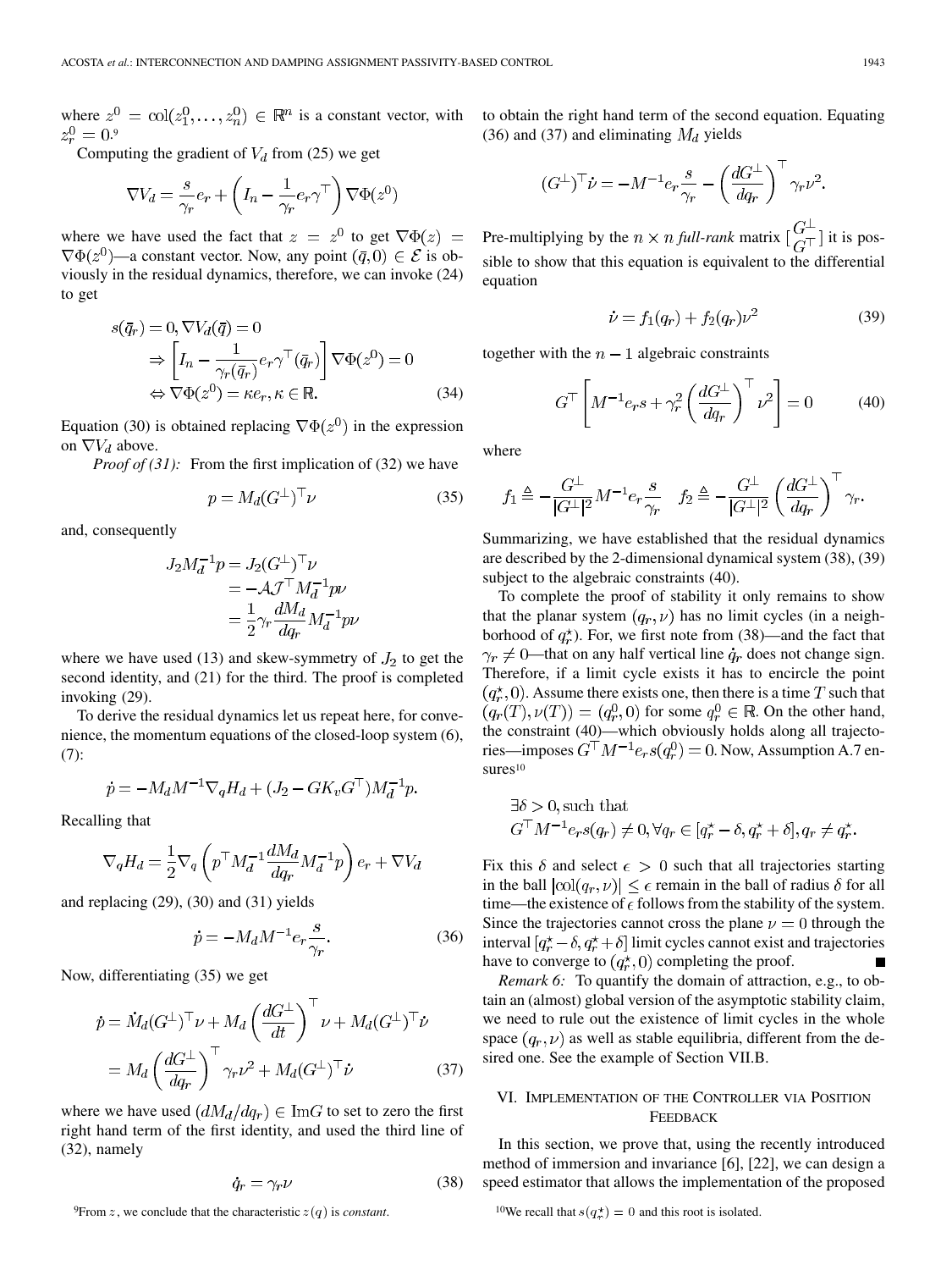controllers *measuring only position* for the following particular class of systems:

$$
\dot{q} = M^{-1}(q_r)p
$$
  
\n
$$
\dot{p} = \eta(q_r) + G(q_r)u
$$
\n(41)

that clearly satisfies Assumptions A.1–A.4 and contains the examples considered in Section VII. To ensure stability we will impose the (rather weak) additional assumption that the matrix  $\Psi$  (that defines  $M_d$ ) is *bounded*.

*Proposition 6:* Consider the system (41) assuming, without loss of generality, that  $G$  is bounded.<sup>11</sup> Select *bounded*  $\Psi$  and  $M_d^0$  in (20) such that Assumptions A.5 and A.6 hold. Define the *position feedback* controller

$$
u = A_1(q)PS(q - q^*)
$$
  
+ 
$$
\begin{bmatrix} (\hat{p} + \lambda q)^{\top} A_2(\hat{p} + \lambda q) \\ \vdots \\ (\hat{p} + \lambda q)^{\top} A_n(\hat{p} + \lambda q) \end{bmatrix}
$$
  
+ 
$$
A_{n+1} - K_v A_{n+2}(\hat{p} + \lambda q)
$$
 (42)

where  $\lambda > 0$ , and  $\hat{p}$  is an estimate of  $p - \lambda q$  generated via

$$
\dot{\hat{p}} = \eta + Gu - \lambda M^{-1}(\hat{p} + \lambda q). \tag{43}
$$

Then there exists a neighborhood of the point  $(q^*, 0, -\lambda q^*)$  such that all trajectories of the closed-loop system starting in this neighborhood are bounded and satisfy

$$
\lim_{t \to \infty} (q(t), p(t), \hat{p}(t)) = (q^*, 0, -\lambda q^*).
$$

Furthermore, if Assumption A.7 holds and the full state feedback controller (28) ensures global asymptotic stability then the neighborhood is the whole space  $\mathbb{R}^{3n}$ , thus boundedness and convergence are *global*.

*Proof:* To carry out the proof we follow *verbatim* the Immersion and Invariance procedure of [6], [22]. For, we define the partial coordinate

$$
\zeta = \hat{p} - p + \lambda q
$$

whose derivative, upon replacement of the system dynamics (41) and the estimator above, takes the simple form

$$
\dot{\zeta}=-\lambda M^{-1}\zeta.
$$

From boundedness and positivity of  $M$  we immediately conclude that  $\zeta(t) \to 0$  exponentially fast—for instance, evaluating the derivative of  $|\zeta|^2$ .

We will show now that the proposed position-feedback control law can be expressed as the sum of the full-state feedback control plus a perturbation term that depends on  $\zeta$ , that as shown above, exponentially goes to zero. Indeed, using  $\hat{p} + \lambda q = \zeta + p$ , the controller (42) can be written as  $u = u_{\star}(q, p) + \chi(q_r, p, \zeta)$ ,



Fig. 1. Pendulum on a cart.

where we use  $u_{\star}(q, p)$  to denote the full state feedback controller (28), and we have defined

$$
\chi(q_r, p, \zeta) \triangleq \begin{bmatrix} \zeta^\top A_2 \zeta + \zeta^\top [A_2 + A_2^\top] p \\ \vdots \\ \zeta^\top A_n \zeta + \zeta^\top [A_n + A_n^\top] p \end{bmatrix} - K_v A_{n+2} \zeta.
$$
\n(44)

Replacing (44) in (41) and denoting  $x = [q^\top, p^\top]^\top$ , we have that the closed-loop system can be written in the perturbed form

$$
\dot{x} = f_{\star}(x) + \begin{bmatrix} 0 \\ G\chi(q_r, p, \zeta) \end{bmatrix}
$$

where  $\dot{x} = f_{\star}(x)$  are the dynamics of the system in closed-loop with the full state feedback controller. From Proposition 4, we have that the latter is asymptotically stable. Furthermore, the disturbance term is such that  $G\chi(q_r, p, 0) = 0$ . Invoking wellknown results of asymptotic stability of cascaded systems [36] completes the proof of local asymptotic stability.

To complete the global claim we invoke the recent result of [38], and see that the proof will be completed if we can establish boundedness of the trajectories  $x(t)$ . Toward this end, we proceed as follows. As shown in Proposition 5 the desired total energy qualifies as Lyapunov function for the unperturbed system  $\dot{x} = f_{\star}(x)$ . Computing its time derivative for the complete system we get the bounds

$$
\dot{H}_d \le -\lambda_{\min} \{ K_v \} [G^\top \tilde{p}]^2 + \tilde{p}^\top G \chi(q_r, p, \zeta)
$$
  

$$
\le \kappa |\tilde{p}| |\chi(q_r, p, \zeta)|
$$

where the second bound has been obtained using the assumption of bounded  $G, \kappa$  is a positive constant, and we recall that  $\tilde{p}$  is defined in (11). From the expression above it is clear that the key step to prove boundedness of trajectories is to establish a suitable bound for  $\chi(q_r, p, \zeta)$ . The third right hand term of (44) is an exponentially decaying disturbance whose effect on the inequality above can be dominated invoking standard (Young's inequality) arguments. The second right hand term stems from the quadratic term in p of  $\nabla_q H_d$ , more precisely from the term  $-(1/2)\tilde{p}^{\top}(dM_d/dq_r)\tilde{p}e_r$ . Replacing (20) we see, after some simple calculations, that it has the form

$$
-\frac{1}{2}(G^{\top}G)^{-1}G^{\top} \left[\zeta^{\top}M_d^{-1}G\Psi G^{\top}M_d^{-1}\zeta \right. \\ \left. + 2\zeta^{\top}M_d^{-1}G\Psi G^{\top}\tilde{p}\right]e_r
$$

<sup>11</sup>This assumption is without loss of generality, because we can always redefine the control signal with a scalar normalizing factor without affecting the stabilizability properties.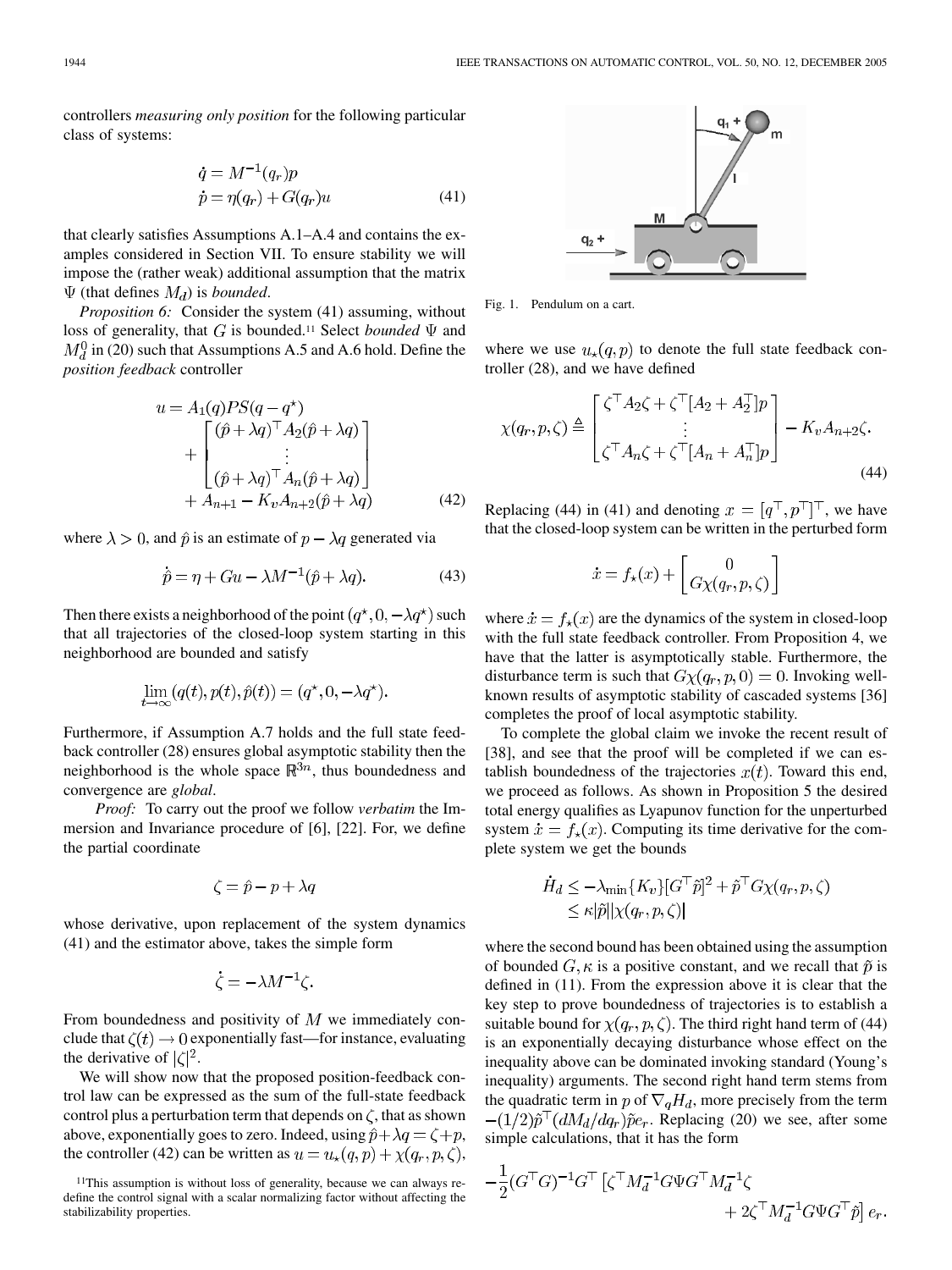

If  $\Psi$  is bounded—hence the need for the additional assumption—this term is (linearly) bounded by  $(|G^{\dagger} \tilde{p}| + 1)\epsilon_t$  where  $\epsilon_t$  is an exponentially decaying term.

From the bound  $H_d \ge (1/2)\tilde{p}^\top M_d \tilde{p}$  and the remarks made above we can prove the existence of an *integrable* function  $k(t)$ such that  $\dot{H}_d \leq k(t)H_d$ , from which, invoking the Comparison Lemma [40] we immediately conclude boundedness of trajectories and complete the proof.

# VII. EXAMPLES

In this section we apply the preceding design methodology to the problem of stabilizing the positions of the pendulum on a cart, and an arbitrary position with zero roll angle and zero speed of the vertical takeoff and landing aircraft. For other applications we refer the reader to [1]–[3].

## *A. The Pendulum on a Cart*

The dynamic equations of the pendulum on a cart depicted in Fig. 1 are given by (2) with  $n = 2, m = 1$ , hence satisfying Assumption A.1, and

$$
M(q_1) = \begin{bmatrix} 1 & b\cos q_1 \\ b\cos q_1 & m_3 \end{bmatrix}, V(q_1) = a\cos q_1
$$

$$
G = e_2 \quad a = \frac{g}{\ell}, b = \frac{1}{\ell}, m_3 = \frac{M+m}{m\ell^2}
$$

where  $q_1, q_2$  denote the cart position and the pendulum angle with the upright vertical,  $m$  and  $\ell$  are, respectively, the mass and the length of the pendulum,  $M$  is the mass of the cart and  $g$  is the gravity acceleration. The equilibrium to be stabilized is the upward position of the pendulum with the cart placed in *any desired location*, which corresponds to  $q_1^* = 0$  and an arbitrary  $q_2^{\star}$ .

Since  $G^{\perp} = e_1^{\top}$  this system clearly *does not* satisfy Assumption A.2. However, applying partial feedback linearization, as done in [39], we can rewrite the system as

$$
\ddot{q} = a \sin q_1 e_1 + \begin{bmatrix} -b \cos q_1 \\ 1 \end{bmatrix} u(45)
$$

where  $u$  is the new control input. This system is still a mechanical system of the form  $(2)$  with the same potential energy  $V$ , but with  $M = I$  and  $G = col(-b \cos q_1, 1)$ . Hence, satisfies Assumptions A.2, A.3 with  $r = 1$ . Notice that  $G^{\perp} = [1, b \cos q_1]$ . Let us denote

$$
M_d(q_1) = \begin{bmatrix} m_{11}(q_1) & m_{12}(q_1) \\ m_{12}(q_1) & m_{22}(q_1) \end{bmatrix}
$$

Then

$$
\gamma = \begin{bmatrix} m_{11} + m_{12}b\cos q_1 \\ m_{12} + m_{22}b\cos q_1 \end{bmatrix} \quad s = -a\sin q_1
$$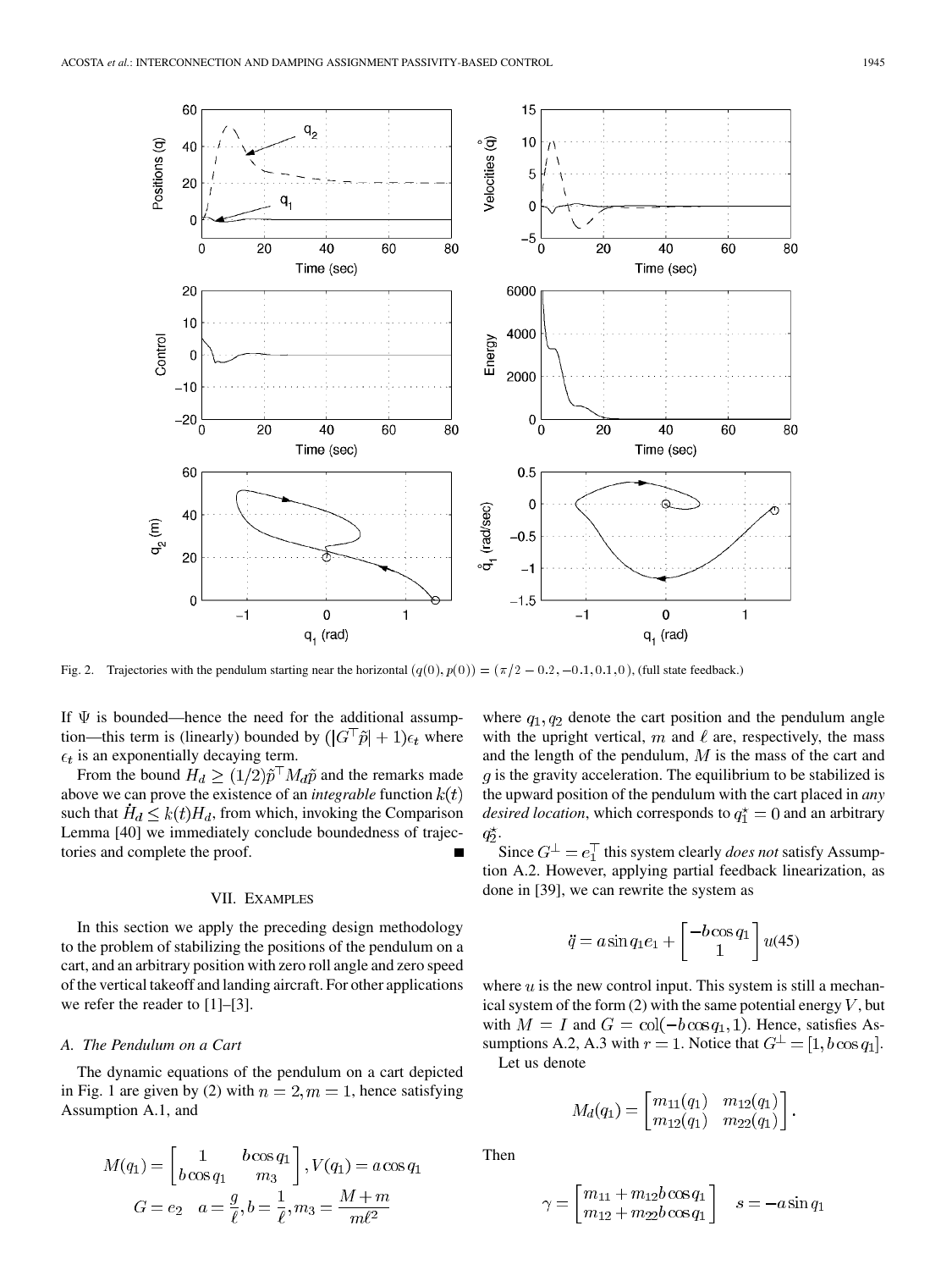

thus verifying Assumption A.4. We will construct the matrix as suggested in Proposition 3. For simplicity we take  $\Psi$  to be a scalar function and compute from (20)

$$
M_d = \int_{q_1^*}^{q_1} \Psi(\mu) \begin{bmatrix} b^2 \cos^2 \mu & -b \cos \mu \\ -b \cos \mu & 1 \end{bmatrix} d\mu + M_d^0.
$$

Unfortunately, the function  $\Psi$  cannot be taken to be a constant, say  $\Psi^0$ , because this leads to

$$
m_{11} = \Psi^0 b^2 \left(\frac{1}{2} \cos q_1 \sin q_1 + q_1\right) - \Psi^0 b^2 \left(\frac{1}{2} \cos q_1^* \sin q_1^* + q_1^*\right) + m_{11}^0
$$

that contains a linear term in  $q_1$  that is clearly unbounded. To select this function we look at the stability condition of Assumption A.6, which imposes  $\gamma_1(0)$  < 0. We propose then  $\Psi(q_1) = -k \sin q_1$ , with  $k > 0$  a free parameter that yields, on one hand,  $\gamma_1 = -(kb^2/6)\cos^3 q_1$ —that satisfies Assumption A.6. On the other hand, we get

$$
M_d = \begin{bmatrix} \frac{kb^2}{3}\cos^3 q_1 & -\frac{kb}{2}\cos^2 q_1\\ -\frac{kb}{2}\cos^2 q_1 & k\cos q_1 + m_{22}^0 \end{bmatrix}
$$
 (46)

with  $m_{22}^0 \geq 0$  arbitrary. Furthermore, it is easy to prove that this matrix is positive definite and bounded for all  $q_1 \in ((-\pi/2), (\pi/2))$ —a domain where Assumption A.5 holds and to which we will restrict our system to operate.

Finally, we compute  $G^{\top} M^{-1} e_1 = -b \cos q_1$  that clearly verifies Assumption A.7.

We have the following result.

*Proposition 7:* A set of energy functions of the form (7) assignable via IDA-PBC to the (partially feedback-linearized) pendulum on a cart system (45) is characterized by the *locally* positive definite and bounded inertia matrix (46), for all  $m_{22}^0 \geq$  $0, k > 0$ , and the potential energy function

$$
V_d = \frac{3a}{kb^2 \cos^2 q_1} +
$$
  

$$
\frac{P}{2} \left[ q_2 - q_2^* + \frac{3}{b} \ln(\sec q_1 + \tan q_1) + \frac{6m_{22}^0}{kb} \tan q_1 \right]^2
$$

that satisfies (8) for all constants  $P > 0$ . Moreover, the IDA-PBC

$$
u = A_1(q_1)P(q_2 - q_2^*) + p^{\top}A_2(q_1)p + A_3(q_1) - K_vA_4(q_1)p \quad (47)
$$

where the matrices  $A_i(q_1)$  are given in the Appendix, ensures *asymptotic stability* of the desired equilibrium  $(0, q_2^*, 0, 0)$  with a domain of attraction containing the set  $\left( -(\pi/2), (\pi/2) \right) \times \mathbb{R}^3$ .

*Proof:* The expressions for the control and the potential energy function are obtained, from Proposition 5, with a quadratic  $\Phi$ .

Taking into account Proposition 5 it only remains to prove the claim regarding the estimate of the domain of attraction.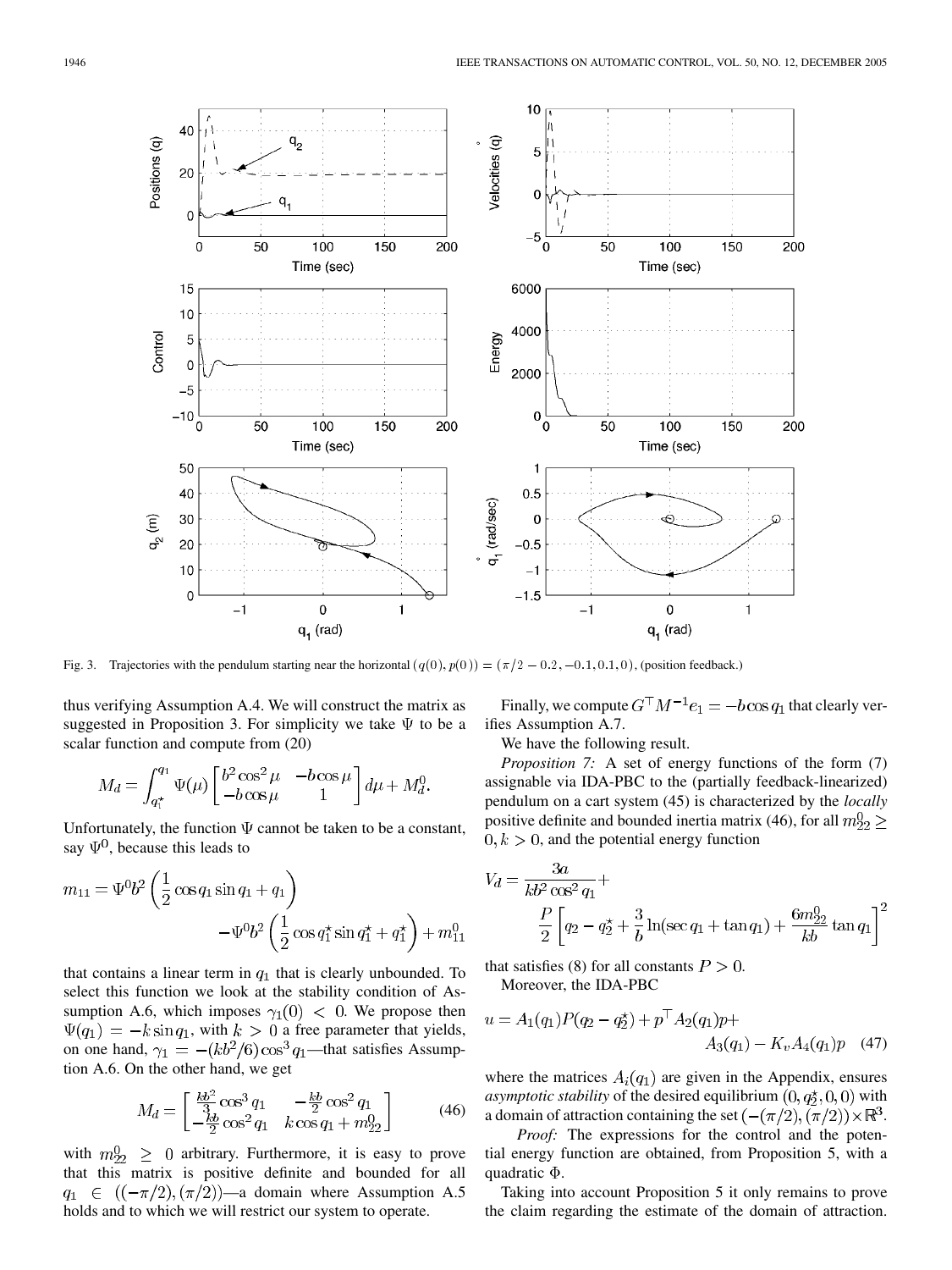For, we note that  $H_d$  is a radially unbounded function on the set  $(-(\pi/2), (\pi/2)) \times \mathbb{R}^3$ , hence any trajectory that starts inside this set will remain in it—eventually converging to the desired equilibrium. This completes the proof.

Simulations were made with the normalized values  $a = b =$ 1, the constant for the damping injection was fixed to  $K_v =$ 0.01 and the other parameters given by  $m_{22}^0 = k = 0.01$ and  $P = 1$ . We tested a set of "limiting" initial conditions with the pendulum starting near the horizontal  $(q(0), p(0)) =$  $(\pi/2 - 0.2, -0.1, 0.1, 0)$  and the desired position for the cart  $q_2^* = 20$ , that is, very far away from the origin. The result for *full state feedback* is shown in Fig. 2 where an excellent performance is observed. We should underscore that, in contrast with the proposed scheme, most of the existing controllers for this problem can stabilize the upward position of the pendulum with zero cart velocity, but the cart *position* cannot be arbitrarily fixed. Also, we would like to bring to the readers attention the shape of the control action, which is a smooth low amplitude signal that moves the cart at the right time instants in the right direction. Again, this should be compared with other controllers, e.g., those stabilizing the homoclinic orbit, where the control action is essentially bang-bang—even when the initial conditions of the pendulum are in the upper half plane.

We also have made simulations of the proposed *position feedback* controller. The result is shown in Fig. 3. As expected, a slower performance is observed, due to the time needed by the nonlinear speed estimator to converge. To improve the transient performance the gain  $\lambda$  of the nonlinear speed estimator (43) was taken as a diagonal matrix with values  $\lambda = \text{diag}\{0.02, 0.01\}.$ 

*Remark 7:* There exists an obstacle for swinging up the pendulum with the proposed technique because Assumptions A.5 and A.6 are impossible to satisfy—with a positive definite  $M_d$ —outside the interval  $[-(\pi/2), (\pi/2)]$ . Indeed, Assumption A.6 requires  $\gamma_1$  to be negative at zero, while Assumption A.5 hampers the function to cross through zero, consequently  $\gamma_1$ should always be negative. Unfortunately, this is in contradiction with  $M_d > 0$ , that requires  $m_{11} > 0$ , because

$$
\gamma_1\left(\frac{\pi}{2}\right) = m_{11}\left(\frac{\pi}{2}\right).
$$

The obstacle, that comes from the use of partial feedback linearization, obviously prevails *independently* of the choice of the free functions  $\{\Psi, \Phi, M_d^0\}$ . It is interesting to compare this example with the Inertia Wheel Pendulum, that was (almost) globally stabilized via IDA-PBC in [31], and which differs from (45) only in the input matrix— $G = [-1 \ 1]^\top$  in the latter.

*Remark 8:* As explained in Subsection III-B the proposed  $M_d$  is a particular case of all possible solutions of the kinetic energy PDE (3), or equivalently (15). (This is true even if we restrict  $M_d$  to be function of  $q_1$  only.) Some simple calculations for the Cart on the Pendulum example show that the general solution is given by any triplet  $\{m_{11}, m_{12}, m_{22}\}$  satisfying

$$
\frac{dm_{11}}{dq_1} + \left(2\frac{dm_{12}}{dq_1} + b\cos q_1 \frac{dm_{22}}{dq_1}\right) b\cos q_1 = 0.
$$

Obviously, all matrices of the form (20) satisfy this equation but not *vice versa*.



Fig. 4. Schematic picture for the VTOL problem.

## *B. Strongly Coupled Vertical Takeoff and Landing Aircraft*

Our second example is the vertical takeoff and landing (VTOL) aircraft depicted in Fig. 4 whose dynamics are given by [20], [35]

$$
\ddot{x} = -\sin \theta v_1 + \epsilon \cos \theta v_2 \n\ddot{y} = \cos \theta v_1 + \epsilon \sin \theta v_2 - g \n\ddot{\theta} = v_2
$$
\n(48)

where  $\theta$  is the roll angle, the VTOL moves in the  $(x, y)$  plane, g is the gravity acceleration,  $v_1, v_2$  are the control actions and  $\epsilon$  is a parameter that captures the effect of the "slopped" wings—and clearly induces a coupling between the vertical and the roll dynamics. Control requirements for the VTOL are typically expressed in terms of asymptotic regulation from any initial condition to an arbitrary position with zero roll angle and zero speed, that is, the asymptotic stabilization of all equilibria of the form  $col(x^*, y^*, 0, 0, 0, 0).$ 

To apply the theory developed in this paper we introduce the (globally defined) change of input [35]

$$
\begin{bmatrix} v_1 \\ v_2 \end{bmatrix} = \frac{g}{\epsilon} \begin{bmatrix} -\cos\theta \\ \sin\theta \end{bmatrix} + \frac{1}{\epsilon} \begin{bmatrix} -\sin\theta & \cos\theta \\ \cos\theta & \sin\theta \end{bmatrix} u
$$

where  $u = [u_1, u_2]^\top$  is the new control vector. This transformation yields the VTOL dynamics

$$
\dot{q} = p
$$
  
\n
$$
\dot{p} = \frac{g}{\epsilon} \sin q_3 e_3 + Gu
$$
\n(49)

where we have introduced the notation  $q = [x, y, \theta]^\top, p =$  $[\dot{x}, \dot{y}, \dot{\theta}]^{\top}$  and defined the matrix

$$
G \triangleq \begin{bmatrix} 1 & 0 \\ 0 & 1 \\ \frac{1}{\epsilon} \cos q_3 & \frac{1}{\epsilon} \sin q_3 \end{bmatrix}.
$$

The system is in the form (2) with  $n = 3, m = 2, M = I_3, V =$  $g/\epsilon \cos q_3$ —hence, satisfying Assumption A.1–A.3 with  $r = 3$ . Notice that  $G^{\perp} = [\cos q_3, \sin q_3, -\epsilon]$ , thus Assumption A.4, with  $s = g \sin q_3$ , also holds.

In Proposition 3, we fixed  $M_d$ —according to (20). Our interest with this example is to provide an alternative parametrization of the set of assignable energy functions that satisfy (18),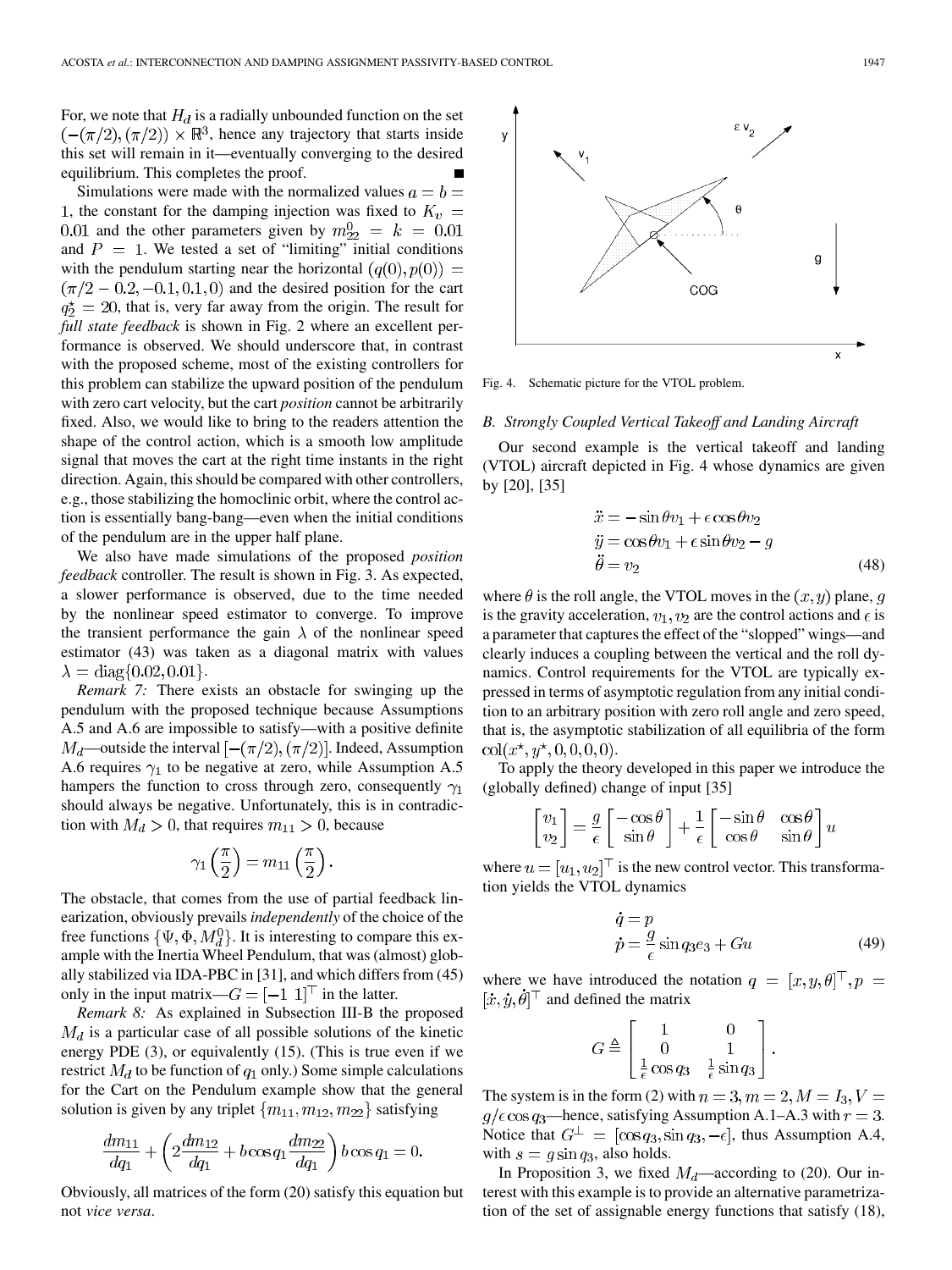still keeping  $M_d$  a function of  $q_3$  only. We recall that the  $3 \times 3$ matrix  $\mathcal{J}^{\top}$  is free, hence, (18) can be alternatively expressed as  $(dM_d/dq_3)e_i \in \text{Im} \mathcal{A}, i = 1, 2, 3$ , where

$$
\mathcal{A} = \begin{bmatrix} -\sin q_3 & \epsilon & 0 \\ \cos q_3 & 0 & \epsilon \\ 0 & \cos q_3 & \sin q_3 \end{bmatrix}.
$$

To verify the key stability Assumption A.6, and at the same time Assumption A.5, we fix  $\gamma_3 = \gamma_3^0$ , a *positive* constant. Since  $\gamma_3 = G^{\perp} M_d e_3$  this restricts the third column of  $M_d$  to have a *constant* projection along  $G^{\perp}$ . Then, define the two remaining columns of  $M_d$  to obtain a positive definite matrix, with derivatives also living in the range space of  $A$ .

The lemma below characterize all admissible 3-dimensional vectors  $f = M_d e_3$ .<sup>12</sup>

*Lemma 3:* Fix a constant  $\gamma_3^0 \neq 0$  and define the set

$$
\left\{f \triangleq \text{col}(f_1, f_2, f_3) : \mathbb{R} \to \mathbb{R}^3 | G^{\perp} f = \gamma_3^0 \text{ and } \frac{df}{dq_3} \in \text{Im} \mathcal{A}\right\}.
$$

All elements of the set are generated as

$$
f_1 = \left[\gamma_3^0 + \epsilon f_3\right] \cos q_3 \quad f_2 = \left[\gamma_3^0 + \epsilon f_3\right] \sin q_3
$$

where  $f_3$  is an *arbitrary* differentiable function.

*Proof:* Express  $f_1, f_2$  in polar coordinates as

$$
f_1 = r \cos[\phi] \quad f_2 = r \sin[\phi].
$$

Using the trigonometric identity  $cos(A - B) = cos A cos B +$  $\sin A \sin B$ , and the definition of  $G^{\perp}$  we see that  $G^{\perp} f = \gamma_3^0$  if and only if

$$
r\cos[q_3-\phi]=\gamma_3^0+\epsilon f_3.
$$

This equation has a solution for some r and  $\phi$  if and only if

$$
r \ge \gamma_3^0 + \epsilon f_3. \tag{50}
$$

Extracting  $\phi$  from the expression above, replacing it in  $f_1, f_2$ and using the identity  $\sin[\arccos A] = \sqrt{1 - A^2}$  we conclude that all functions which satisfy  $G^{\perp} f = \gamma_3^0$  are generated as

$$
f_1 = [\gamma_3^0 + \epsilon f_3] \cos q_3 + \sqrt{r^2 - [\gamma_3^0 + \epsilon f_3]^2} \sin q_3
$$
  

$$
f_2 = [\gamma_3^0 + \epsilon f_3] \sin q_3 - \sqrt{r^2 - [\gamma_3^0 + \epsilon f_3]^2} \cos q_3
$$

where  $f_3$  is arbitrary and r is any function verifying (50).

Now, since rank  $A = 2$  and  $G^{\perp} \in \text{ker } A$  then  $(df/dq_3) \in$ Im A if and only if  $G^{\perp}(df/dq_3) = 0$ . Some simple calculations show that this is true if and only if (50) holds with the equality sign.

In the sequel, we pick one element of the class characterized in the lemma above and—for the sake of simplicity—choose the function that parameterizes the set to be a constant, that is  $f_3 = k_2$ , this yields

$$
M_d e_3 = \begin{bmatrix} k_1 \cos q_3 \\ k_1 \sin q_3 \\ k_2 \end{bmatrix}
$$
 (51)

where, for ease of notation, we have defined

$$
k_1 \triangleq \gamma_3^0 + \epsilon k_2. \tag{52}
$$

Notice that, since Assumption A.6 imposes  $\gamma_3^0 > 0$  we require  $k_1 - \epsilon k_2 > 0$ . We still have to decide the two remaining columns of the inertia matrix, that is (using the notation  $M_d = \{m_{ij}\}\$ ) we look for functions  $m_{ij}, i, j = 1, 2$  such that

$$
\begin{bmatrix}\n\frac{dm_{11}}{dg_3} \\
\frac{dm_{12}}{dg_3} \\
-k_1 \sin q_3\n\end{bmatrix}\n\begin{bmatrix}\n\frac{dm_{12}}{dg_3} \\
\frac{dm_{22}}{dg_3} \\
k_1 \cos q_3\n\end{bmatrix} \in \text{Im} \mathcal{A}.
$$
\n(53)

Our first observation is that, since  $e_3$  is not in the range space of  $A$ , we *cannot* take the  $m_{ij}$  to be constant.

Computing for the first column, we get

$$
\frac{dM_d}{dq_3}e_1 \in \text{Im } A \Leftrightarrow \frac{dm_{11}}{dq_3} = -b(q_3)\sin q_3
$$

$$
\frac{dm_{12}}{dq_3} = b(q_3)\cos q_3 - k_1e
$$

for some function  $b$ . Similarly for the second column

$$
\frac{dM_d}{dq_3}e_2 \in \text{Im }\mathcal{A} \Leftrightarrow \frac{dm_{22}}{dq_3} = c(q_3)\cos q_3
$$

$$
\frac{dm_{12}}{dq_3} = -c(q_3)\sin q_3 + k_1\epsilon
$$

for some function c. Equating both expressions of  $\left(d\frac{m_{12}}{dq_3}\right)$ we get  $b\cos q_3 + c\sin q_3 = 2k_1\epsilon$ . To satisfy this equation we pick

$$
b = 2k_1 \epsilon \cos q_3, c = 2k_1 \epsilon \sin q_3.
$$

Replacing these functions into the expressions above and integrating we finally get

$$
M_d = \begin{bmatrix} k_1 \epsilon \cos^2 q_3 + k_3 & k_1 \epsilon \cos q_3 \sin q_3 & k_1 \cos q_3 \\ k_1 \epsilon \cos q_3 \sin q_3 & -k_1 \epsilon \cos^2 q_3 + k_3 & k_1 \sin q_3 \\ k_1 \cos q_3 & k_1 \sin q_3 & k_2 \end{bmatrix}
$$
(54)

where  $k_3 > 0$  is an integration constant added to ensure positivity of  $M_d$ .

Finally, we compute

$$
G^{\top}M^{-1}e_3 = (1/\epsilon)\text{col}(-\cos q_3, \sin q_3)
$$

that clearly verifies Assumption A.7.

We are in position to present the following proposition.

*Proposition 8:* A set of energy functions of the form (7) assignable via IDA-PBC to the VTOL system (49) is characterized

<sup>&</sup>lt;sup>12</sup>The second author thanks W. Pasillas for help with the proof of this lemma.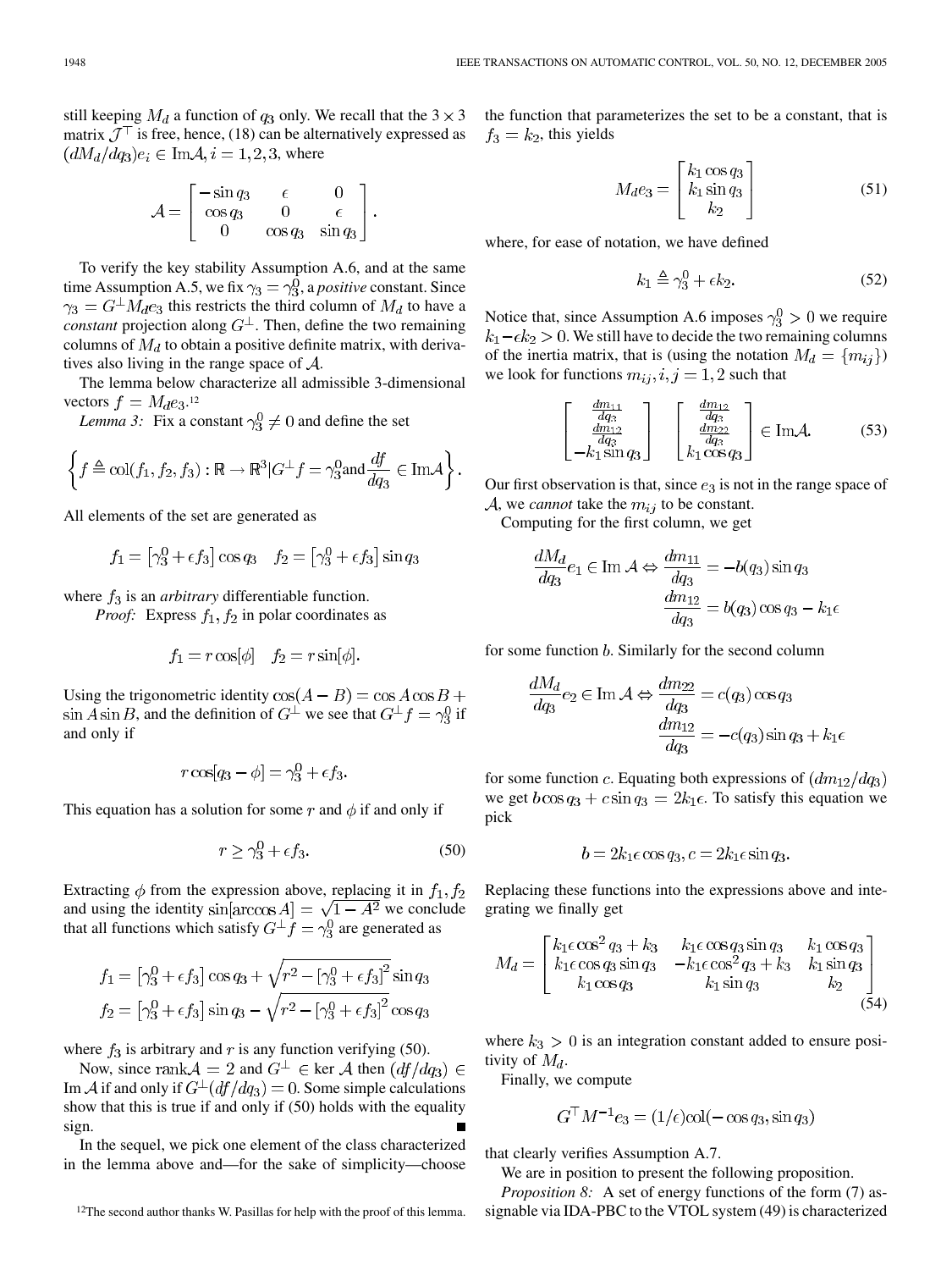

by the *globally* positive definite and bounded inertia matrix (54) with  $k_1$  an arbitrary positive number and  $k_2, k_3$  verifying

$$
k_3 > 5k_1\epsilon \quad \frac{k_1}{\epsilon} > k_2 > \frac{k_1}{2\epsilon}
$$

and the potential energy function

$$
V_d = -\frac{g}{k_1 - k_2 \epsilon} \cos q_3 + \frac{1}{2} [z(q) - z(q^*)]^\top P [z(q) - z(q^*)]
$$
\n(55)

with

$$
z(q) - z(q^*) = \begin{bmatrix} q_1 - q_1^* - \frac{k_3}{k_1 - k_2 \epsilon} \sin q_3 \\ q_2 - q_2^* + \frac{k_3 - k_1 \epsilon}{k_1 - k_2 \epsilon} (\cos q_3 - 1) \end{bmatrix}
$$

that satisfies (8) for all  $P = P^{\top} > 0$ .

Moreover, the IDA-PBC law

$$
u = A_1 P \begin{bmatrix} q_1 - q_1^* \\ q_2 - q_2^* \end{bmatrix} + \begin{bmatrix} p^\top A_2 p \\ p^\top A_3 p \end{bmatrix} + A_4 - K_v A_5 p \tag{56}
$$

where the matrices  $A_i$  are given in the Appendix, ensures *almost global asymptotic stability* of the desired equilibrium . 13

*Proof:* Since we have already verified all Assumptions A.1–A.6 of Proposition 5, it only remains to prove positivity of the inertia matrix. For, we note that  $k_2 > 0$ . We will prove positivity decomposing  $M_d$  into the sum of two matrices. For, we write  $k_3 = a + d$  and start with the matrix

$$
\begin{bmatrix} d & 0 & k_1 \cos q_3 \\ 0 & d & k_1 \sin q_3 \\ k_1 \cos q_3 & k_1 \sin q_3 & k_2 \end{bmatrix}.
$$

It is easy to show that  $d > 4k_1 \epsilon, k_2 > (k_1/2\epsilon)$  ensures positive definiteness, and is consistent with the additional requirement  $k_1 > \epsilon k_2$ , imposed by the potential energy shaping. On the other hand, the matrix

$$
\begin{bmatrix} k_1 \epsilon \cos^2 q_3 + a & k_1 \epsilon \cos q_3 \sin q_3 & 0 \\ k_1 \epsilon \cos q_3 \sin q_3 & -k_1 \epsilon \cos^2 q_3 & 0 \\ 0 & 0 & 0 \end{bmatrix}
$$

is positive semidefinite if and only if  $a > k_1 \epsilon$ . Adding the lower bounds on  $a$  and  $d$  completes the proof of positivity of the inertia matrix.

The expression for the potential energy and the control law are immediately obtained replacing (54) in (25) and (26) and doing some simple calculations.

Finally, to prove the almost global claim we note that the system lives in the set  $\mathbb{R}^2 \times [-\pi, \pi] \times \mathbb{R}^3$ , and that the energy function  $H_d$  is *positive definite and proper* throughout this set. Then, since  $\ddot{H}_d \leq 0$ , we have that *all solutions* are bounded. From the previous analysis, we know that the desired equilibrium is asymptotically stable. Invoking the argument used for

<sup>&</sup>lt;sup>13</sup>That is, the domain of attraction is the whole state space minus a set of Lebesgue measure zero, see e.g., [31].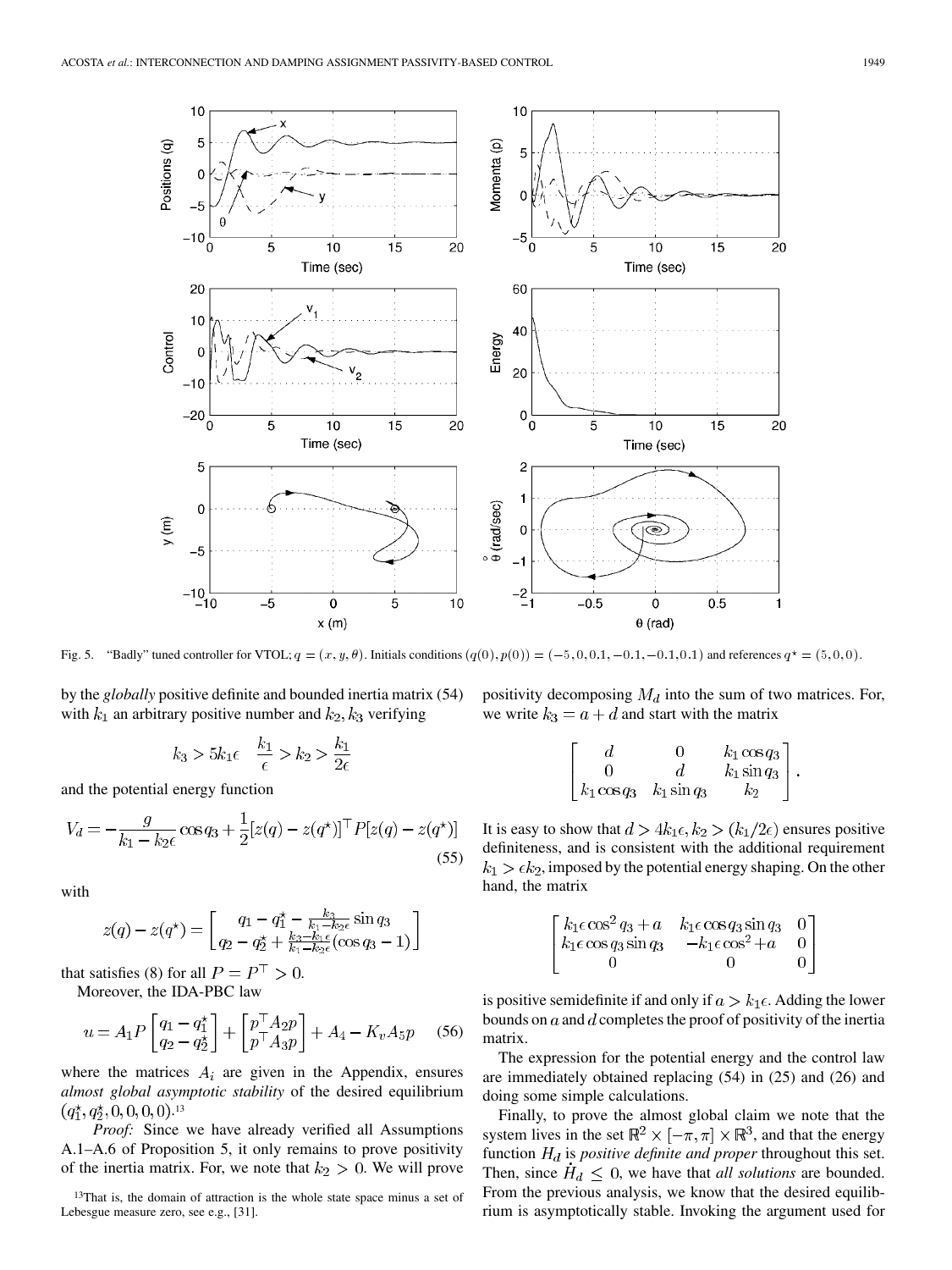

the proof of asymptotic stability in Proposition 5, we rule out the existence of limit cycles. We will now show that the other equilibria are unstable. Indeed, the linearization of the closed-loop system at these equilibria has eigenvalues with strictly positive real part and at least one eigenvalue with strictly negative real part. Associated to the latter there is a stable manifold, and trajectories starting in this manifold will converge to these equilibria. However, it is well-known that an  $s$ -dimensional invariant manifold of an  $n$ -dimensional system has Lebesgue measure zero if  $s < n$ . Consequently, the set of initial conditions that converges to the "bad" equilibrium has zero measure.

Simulations were carried out with a twofold objective, first to show how the energy shaping controller proposed in this paper ensures a satisfactory response for strong coupling coefficients  $\epsilon > 0$ , and second to illustrate the tuning flexibility provided by the design parameters. All simulations are made with a strong value of coupling, i.e.,  $\epsilon = 1$ . The damping injection matrix was fixed to  $K_v = \begin{bmatrix} 10 & 5 \\ 5 & 10 \end{bmatrix}$ .

The normal conditions of maneuvering for the VTOL aircraft is to keep an accurate lateral motion near the ground. This problem has been normally solved in two steps (see for instance [35]): Decoupling the altitude output from the lateral motion and rolling moment by means of a prefeedback control law and then, designing a control law for the new decoupled system; this procedure renders satisfactory results for small enough  $\epsilon$ . With the energy shaping controller, independently of the value of  $\epsilon$ , it is possible to "virtually decouple" the outputs using the weighting matrix  $P$  in the potential energy (25). To illustrate this point two simulations were made, first with a "bad" potential energy taking P diagonal and the weights equal to 1 and 0.1. This simulation for a lateral motion is shown in Fig. 5. The same simulation was made for a "good" potential energy taking the  $P$  again diagonal but with the weights now  $1/2$  and 1, with the response shown in Fig. 6—notice the different scales in the graphs. The posture of the VTOL aircraft along the trajectory for both cases is shown (at the same scale) in Fig. 7. It can be seen that, for the first case, the altitude  $(q_2 = y)$  makes very large excursions to drive the VTOL to rest, while in the second one a simple slow amplitude rocking motion achieves the objective.

The third simulation, depicted in Fig. 8, shows the behavior of the controlled system in an aggressive maneuver, from a limit position, upside down, for the roll angle  $(q_3)$  and a great step on the lateral motion  $(q_1)$  and altitude  $(q_2)$ . The high performance of the controlled system is clearly seen from the figure. The posture of the VTOL aircraft along the trajectory is shown in Fig. 9.

We also have made the third simulation using *only position* measurements. The result is shown in Fig. 10. A slower performance is observed again, as in the pendulum example. A matrix gain,  $\lambda = \text{diag}\{0.005, 0.005, 0.01\}$ , was used for the nonlinear speed estimator.

## VIII. CONCLUSION AND FUTURE RESEARCH

In this paper, we have identified a class of underactuated mechanical systems for which the IDA-PBC design methodology gives a complete *constructive* solution to the stabiliza-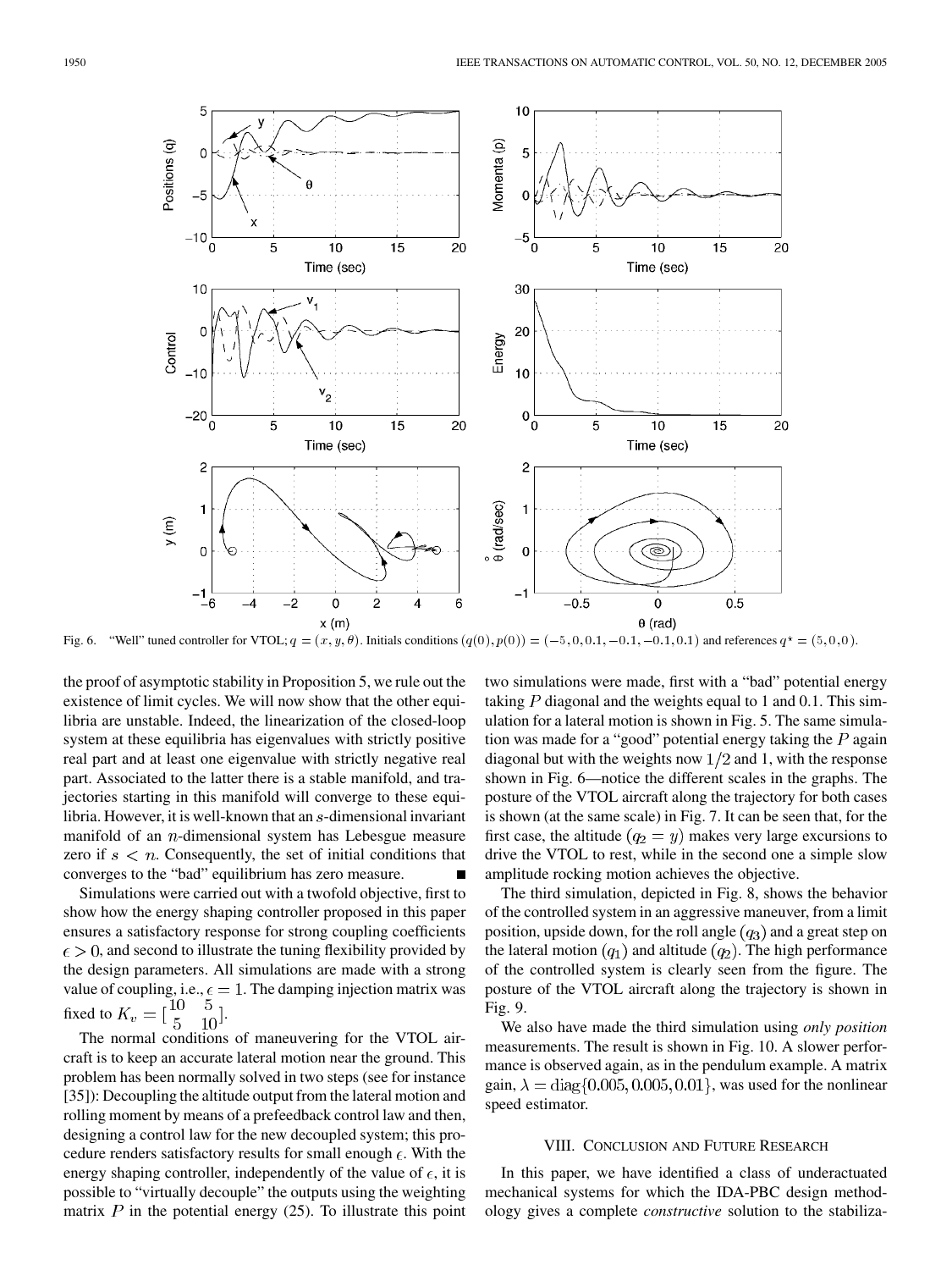

Fig. 7. Posture of the VTOL along the trajectory;  $q = (x, y, \theta)$ . (a) "Badly" tuned controller. (b) "Well" tuned controller.



tion problem—without the need to solve any PDE. The main assumptions made on the system are that it has underactuation degree one and that, roughly speaking, the dynamics that are not directly affected by the control, e.g., "in ker  $G$ ," can be modified through the action of one actuated coordinate  $q_r$ . The underactuation degree Assumption A.1 is needed to ensure there are enough degrees of freedom in the free IDA-PBC parameter  $J_2$  to solve the kinetic energy PDE as an algebraic equation. Assumptions A.2 and A.3 ensure that we can construct the solution choosing  $(dM_d/dq_r) \in \text{Im}G$ . Assumptions A.4 and A.5, needed to solve the potential energy PDE, specify the role of  $q_r$ . Finally, Assumption A.6 measures our ability to affect the potential energy function through the modification of  $M_d$ .

We have also presented a *position feedback* implementation—with provable stability properties—for a subclass of the class considered in the paper. (In [2] a characterization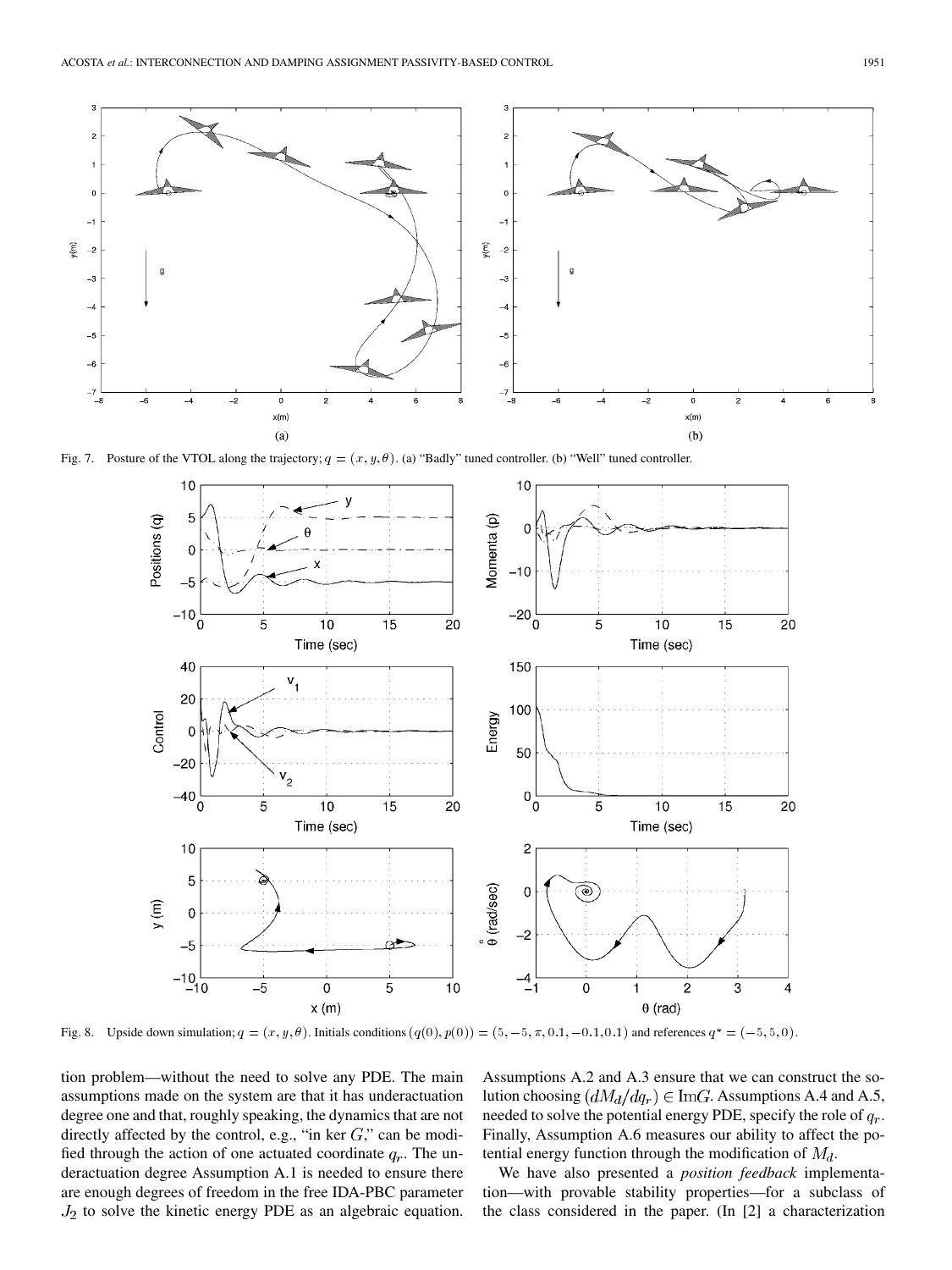

Fig. 9. Upside down simulation. Posture of the VTOL along the trajectory for the simulation of Fig. 8.

of all mechanical systems that are feedback-equivalent to this subclass is given in terms of solvability of a set of PDEs with algebraic constraints.) This class contains several practically interesting benchmark examples, some of which are studied in the paper. In particular, we present an almost globally stabilizing controller for the VTOL aircraft that ensures asymptotic regulation from any initial condition to an arbitrary position with zero roll angle and zero speed; and a controller for the pendulum on the cart that can swing-up the pendulum from any position in the (open) upper half plane and stop the cart at any desired location.

Besides ensuring asymptotic stability the IDA-PBC methodology provides the designer with some degrees of freedom to improve transient performance and robustness. These degrees of freedom are given in terms of parameterized expressions for the assignable energy functions. More precisely, the total energy function can be effectively shaped via the selection of the scaling matrix  $\Psi$ , the constant matrix  $M_d^0$  in the inertia matrix (20) and the choice of the function  $\Phi$  in the potential energy (25). An additional tuning parameter is the damping injection gain  $K_v$  that may be any positive definite (possibly state-dependent) matrix.

For simplicity we have chosen in our simulations a quadratic function  $\Phi$  for the potential energy, but motivated by other considerations, e.g., input constraints or rate saturations, we could have also taken other (logarithmic or saturated) functions. An advantage of a quadratic function is that the control law takes a very nice expression (28), which consists of the sum of three types of terms that are modulated by functions of the distinguished coordinate  $q_r$ 

- ("proportional-like") linear terms on the additional coordinate error  $S(q - q^*)$  that contribute to the potential energy shaping;14;
- ("derivative-like") linear terms in  $p$  due to the damping injection that enforce asymptotic stability;
- ("gyroscopic-like") quadratic terms in  $p$  that come from the interconnection matrix  $J_2$ . These terms, which serve to propagate the damping through the well-known mechanism of feedback interconnection of passive and strictly passive systems [29], are essential for the solution of the present problem. See Remark 3.

Current research is under way to extend the present work in the following directions.

- In [24], we worked out two examples, the Acrobot and the Furuta's Pendulum, that do not satisfy Assumptions A.2 nor A.4. The term,  $G^{\perp}\nabla_q(p^{\top}M^{-1}p)$  introduces a quadratic term in  $M_d$  in the kinetic energy PDE, but it can still be solved with a suitable choice of  $J_2$ . Similarly, even though Assumption A.4 does not hold, we can solve the potential energy PDE with a machinery specifically tailored for these examples. Developing a general theory for a well-identified class of systems containing these examples is currently under investigation.
- In the proof of asymptotic stability in Proposition A.7, we have established that in the residual set  $\Omega$  the char-

<sup>14</sup>We have shown with examples the importance of a suitable selection of the relative weights (the matrix  $P$ ) of the configuration coordinates.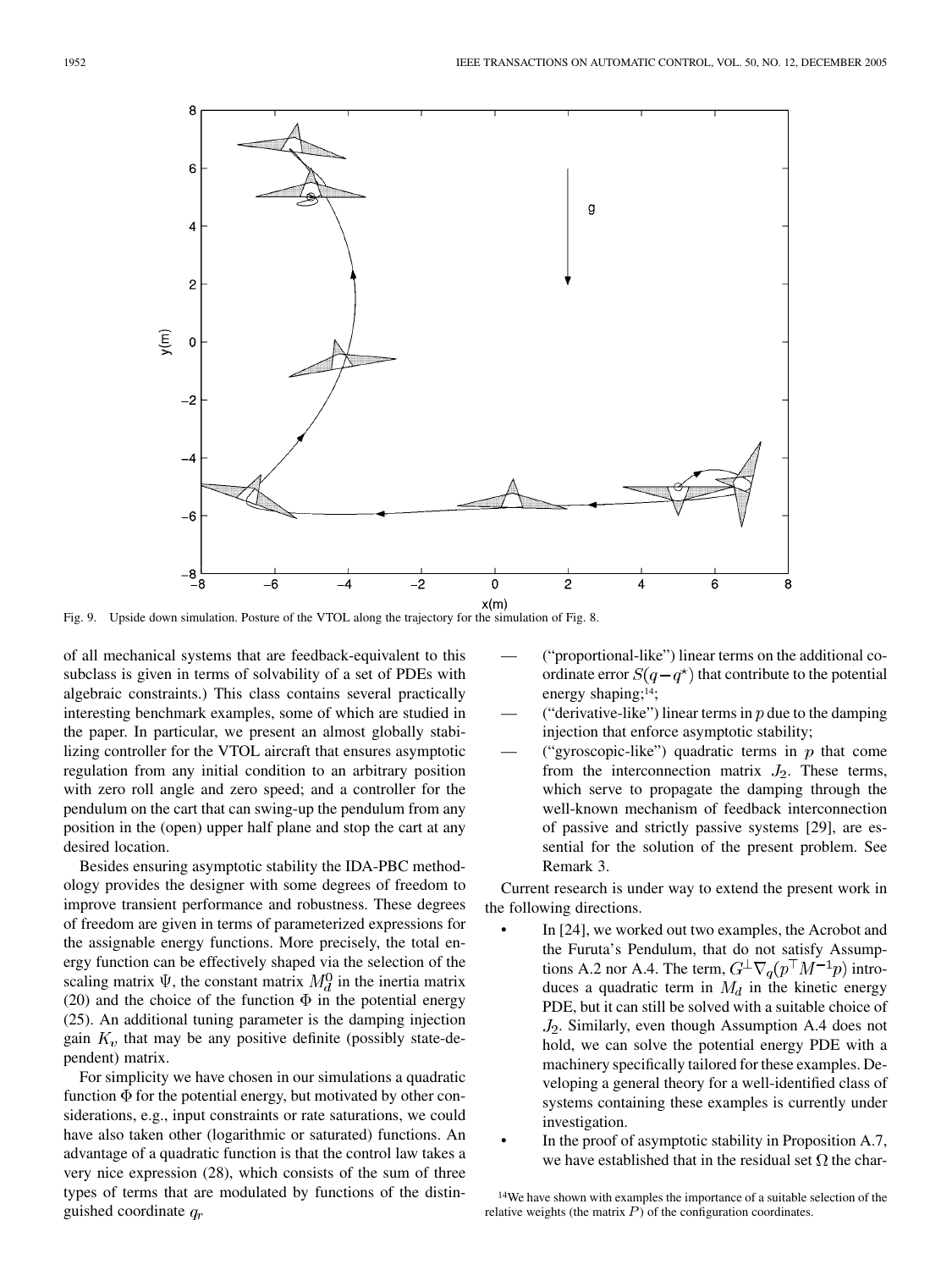

feedback.)

acteristic of the potential energy PDE is constant. This seems to be a geometric property of the PDEs that needs to be further clarified. In particular, it would be desirable to use it to simplify the proof and remove the, rather awkward, Assumption A.7. (We point out that this property of  $z(q)$  holds for other classes of mechanical systems—for instance, the Ball-and-Beam and the Acrobot systems which do not satisfy Assumptions A.2 nor A.4.)

- To relax Assumptions A.3 and A.4 we need to explore the complete set of solutions for  $M_d$  defined by (3), or equivalently (15). See Remark 8. In particular, it seems necessary to make  $M_d$  function of all coordinates.
- Working out a general theory without Assumption A.1 seems a difficult task. On one hand, we cannot transform the kinetic energy PDE into an algebraic equation. On the other hand, as indicated in [23], some geometric obstacles that hamper our ability to shape  $V_d$ may appear in this case.
- Comparison of the class studied here with the one identified, via elegant geometric conditions, in [12]. See also [11]. Also, it would be interesting to explore the connections with the recent work [19], where the authors consider underactuation degree one mechanical systems with a cyclic coordinate.
- The examples presented in the paper are transformed into Spong's Normal Form via partial feedback lin-

earization. It has been argued in this paper that this operation is fragile so it would be interesting to avoid it.<sup>15</sup> In [28] it is shown that this is indeed possible, as the PDEs are invariant to partial feedback linearization.

The proposed controllers should be tested experimentally and confronted with other existing schemes. The outcome of this research will be reported elsewhere.

#### **APPENDIX**

In this appendix, the matrices  $A_i, i = 1, \ldots, n + 2$ , for the controllers of both examples, are given explicitly. The elements of the vectors  $\alpha_i$  are denoted  $\alpha_{ij}$ .

## PENDULUM ON A CART

The matrices  $A_i$ ,  $i = 1, ..., 4$ , in the controller (47) of Proposition 7 are

$$
A_1 = -\left(m_{12}\frac{dF}{dq_1} + m_{22}\right)
$$
  
\n
$$
A_2 = -\frac{1}{2}m_{12}M_d^{-1}\left[\frac{\frac{dm_{11}}{dq_1}}{\frac{dm_{12}}{dq_1}} - \frac{\alpha_{11}}{\alpha_{12}}\frac{\frac{dm_{12}}{dq_1}}{\frac{dm_{22}}{dq_1}}\right]M_d^{-1}
$$
  
\n
$$
A_3 = -m_{12}\frac{6a\sin q_1}{kb^2\cos^3 q_1} + PF(q_1)A_1
$$

<sup>15</sup>This extension is also of interest if a true position feedback controller on the actual system is to be realized. Toward this end, the result of Section VI should be extended to a broader class of systems.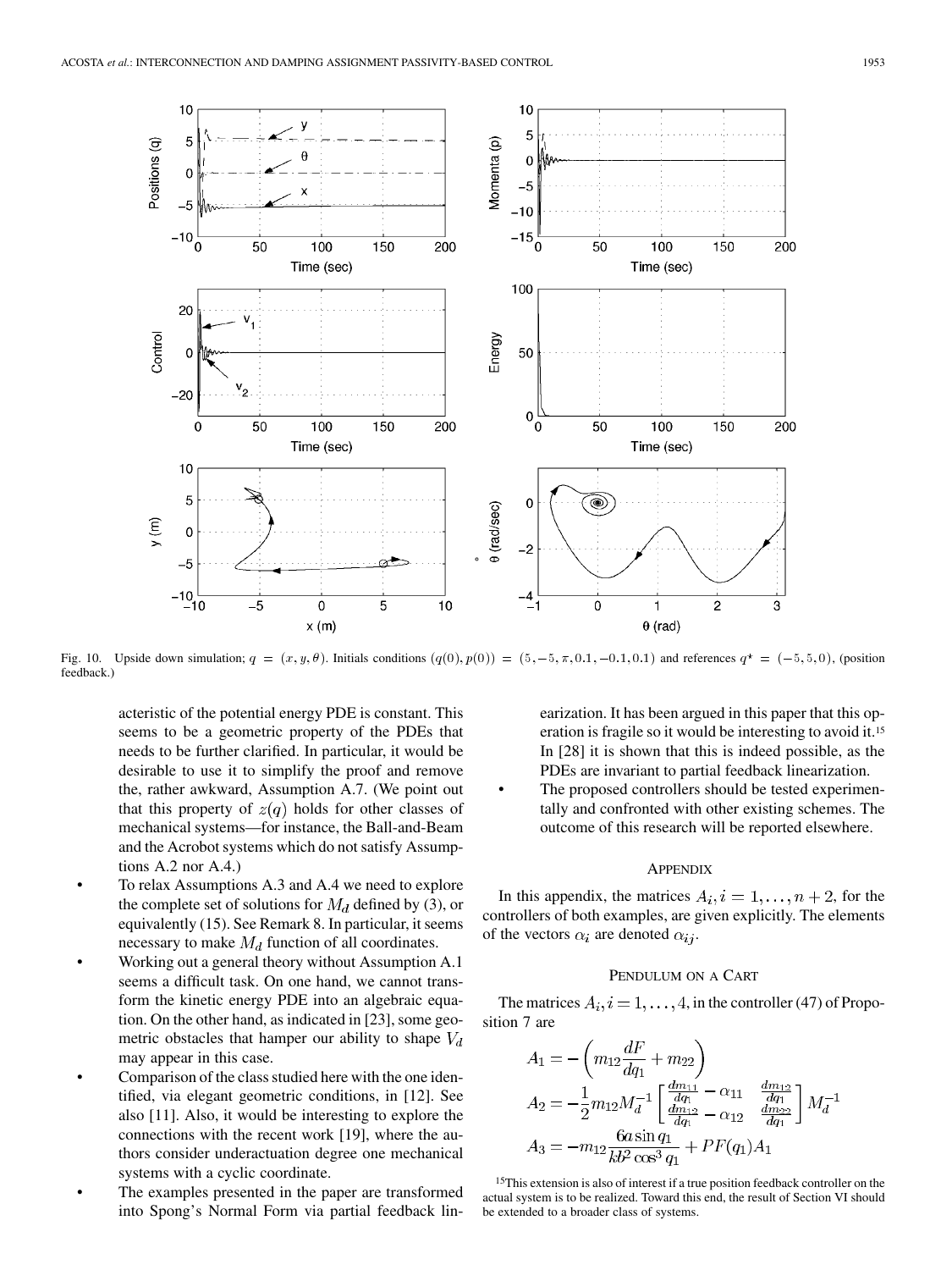$$
A_1 = -\left[\begin{array}{c} P_{11}(m_{11} + m_{13}) + P_{12}m_{12} & P_{22}(m_{12} + m_{13}) + P_{12}m_{11} \\ P_{11}(m_{12} + m_{23}) + P_{12}m_{22} & P_{22}(m_{22} + m_{23}) + P_{12}m_{12} \end{array}\right],
$$
  
\n
$$
A_2 = \frac{1}{2}M_a^{-1} \left[\begin{array}{c} m_{13}\frac{dm_{12}}{dq_3} & m_{13}\frac{dm_{12}}{dq_3} + 2\alpha_{11} & m_{13}\frac{dm_{13}}{dq_3} + 2\alpha_{21} \\ m_{13}\frac{dm_{12}}{dq_3} & m_{13}\frac{dm_{22}}{dq_3} + 2\alpha_{12} & m_{13}\frac{dm_{23}}{dq_3} + 2\alpha_{22} \\ m_{13}\frac{dm_{13}}{dq_3} & m_{13}\frac{dm_{23}}{dq_3} + 2\alpha_{13} & 2\alpha_{23} \end{array}\right] M_a^{-1},
$$
  
\n
$$
A_3 = \frac{1}{2}M_a^{-1} \left[\begin{array}{c} m_{23}\frac{dm_{12}}{dq_3} - 2\alpha_{11} & m_{23}\frac{dm_{12}}{dq_3} & m_{23}\frac{dm_{13}}{dq_3} + 2\alpha_{31} \\ m_{23}\frac{dm_{23}}{dq_3} - 2\alpha_{12} & m_{23}\frac{dm_{23}}{dq_3} & m_{23}\frac{dm_{23}}{dq_3} + 2\alpha_{32} \\ m_{23}\frac{dm_{23}}{dq_3} - 2\alpha_{13} & m_{23}\frac{dm_{23}}{dq_3} & 2\alpha_{33} \end{array}\right] M_a^{-1},
$$
  
\n
$$
A_4 = -\left[\begin{array}{c} m_{11}(P_{11}F_1 + P_{12}F_2) + m_{12}(P_{12}F_1 + P_{22}F_2) + m_{13}(P_{11}F_1 + P_{22}F_2 + P_{12}(F_2\frac{dF_1}{q_3} + F_1\frac{dF_2}{dq_3}) - g
$$

Fig. 11. Matrices  $A_i$ ,  $i = 1, ..., 5$  for the VTOL controller given by (56).

$$
A_4 = G^{\top} M_d^{-1} = [-b \cos q_1 \, 1] M_d^{-1}
$$

where

$$
F(q_1) \triangleq \frac{3}{b} \ln(\sec q_1 + \tan q_1) + \frac{6m_{22}^0}{kb} \tan q_1
$$

$$
\alpha_1 = \begin{bmatrix} \alpha_{11} \\ \alpha_{12} \end{bmatrix} \triangleq \frac{\gamma_1}{2} k \sin q_1 \begin{bmatrix} b \cos q_1 \\ -1 \end{bmatrix}.
$$

# STRONGLY COUPLED VTOL AIRCRAFT

The matrices  $A_i, i = 1, \ldots, 5$  for the controller (56) of Proposition 8 are given in Fig. 11, where

$$
\alpha_1 \triangleq -\frac{k_1 \gamma_3^0}{2} \begin{bmatrix} -2\epsilon \cos q_3 \\ 2\epsilon \sin q_3 \\ 1 \end{bmatrix}
$$
  
\n
$$
\alpha_2 \triangleq -\frac{k_1 \gamma_3^0}{2} \begin{bmatrix} 0 \\ 1 \\ 0 \end{bmatrix}
$$
  
\n
$$
\alpha_3 \triangleq -\frac{k_1 \gamma_3^0}{2} \begin{bmatrix} -1 \\ 0 \\ 0 \end{bmatrix}
$$
  
\n
$$
F_1 \triangleq \frac{k_3}{k_1 - k_2 \epsilon} \sin q_3
$$
  
\n
$$
F_2 \triangleq \frac{k_3 - k_1 \epsilon}{k_1 - k_2 \epsilon} (\cos q_3 - 1).
$$

#### ACKNOWLEDGMENT

The authors would like to thank two anonymous reviewers for their valuable comments. The second author would also like to thank E. Panteley and G. Viola for their reading of the original manuscript.

#### **REFERENCES**

- [1] J. A. Acosta, "Underactuated nonlinear control systems," Ph.D. dissertation, Dept. Autom. Control Syst. Eng., Univ. Seville, Seville, Spain, 2004.
- [2] J. A. Acosta, R. Ortega, and A. Astolfi, "Position feedback stabilization of mechanical systems with underactuation degree one," in *Proc. 6th IFAC Symp. Nonlinear Control Systems, NOLCOS'04*, Stuttgart, Germany, Sep. 1–3, 2004.
- [3]  $\frac{1}{2}$  (11) [3]  $\frac{1}{2}$  interconnection and damping assignment passivity-based control of mechanical systems with underactuation degree one," in *Proc. Amer. Control Conf.(ACC04)*, Boston, MA, Jun. 30–Jul. 2, 2004.
- [4] A. Ailon and R. Ortega, "An observer-based controller for robot manipulators with flexible joints," *Syst. Control Lett.*, vol. 21, pp. 329–335, 1993.
- [5] A. Astolfi and R. Ortega, "Energy based stabilization of the angular velocity of a rigid body operating in failure configuration," *J. Guid. Control Dyna.*, vol. 25, no. 1, pp. 184–187, Jan.–Feb. 2002.
- $[6]$  , "Immersion and invariance: A new tool for stabilization and adaptive control of nonlinear systems," *IEEE Trans. Autom. Control*, vol. 48, no. 4, pp. 590–606, Apr. 2003.
- [7] R. Akmeliawati and I. Mareels, "Passivity-based-control for flight control systems," in *Proc. Inform. Decision Control*, 1999, pp. 15–20.
- [8] D. Auckly, L. Kapitanski, and W. White, "Control of nonlinear underactuated systems," *Comm. Pure Appl. Math.*, vol. 3, pp. 354–369, 2000.
- [9] D. Auckly and L. Kapitanski, "On the  $\lambda$ -equations for matching control laws," *SIAM J. Control Optim.*, vol. 41, no. 5, pp. 1372–1388, 2002.
- [10] P. Berg and J. McGregor, *Elementary Partial Differential Equations*. New York: McGraw-Hill, 1966.
- [11] G. Blankenstein, R. Ortega, and A. J. van der Schaft, "The matching conditions of controlled Lagrangians and interconnection assigment passivity based control," *Int. J. Control*, vol. 75, no. 9, pp. 645–665, 2002.
- [12] A. Bloch, N. Leonard, and J. Marsden, "Controlled lagrangians and the stabilization of mechanical systems," *IEEE Trans. Autom. Control*, vol. 45, no. 12, Dec. 2000.
- [13] A. M. Bloch, D. E. Chang, N. Leonard, and J. E. Marsden, "Controlled lagrangians and the stabilization of mechanical systems II: Potential shaping," *IEEE Trans. Autom. Control*, vol. 46, pp. 1556–1571, 2001.
- [14] D. E. Chang and J. E. Marsden, "Reduction of controlled lagrangian and hamiltonian systems with symmetry," *SIAM J. Control Optim.*, vol. 43, pp. 277–300, 2004.
- [15] A. M. Bloch, *Nonoholonomic Mechanics and Control*. New York: Springer-Verlag, 2003.
- [16] D. E. Chang, A. M. Bloch, N. E. Leonard, J. E. Marsden, and C. A. Woolsey, "The equivalence of controlled lagrangian and controlled hamiltonian systems for simple mechanical systems," *ESAIM: Control, Optim., Calc. Variations*, vol. 8, pp. 393–422, 2002.
- [17] D. Mclean, *Automatic Flight Control Systems*. Upper Saddle River, NJ: Prentice-Hall, 1990.
- [18] F. Gomez-Estern, R. Ortega, F. Rubio, and J. Aracil, "Stabilization of a class of underactuated mechanical systems via total energy shaping," in *Proc. IEEE Conf. Decision and Control*, Orlando, FL, Dec. 4–7, 2001.
- [19] J. W. Grizzle, C. H. Moog, and C. Chevallereau, "Nonlinear control of mechanical systems with an unactuated cyclic variable," *IEEE Trans. Autom. Control*, vol. 50, no. 5, pp. 559–576, May 2005.
- [20] J. Hauser, S. Sastry, and G. Meyer, "Nonlinear control design for slightly nonminimum phase systems: Application to V/STOL aircraft," *Automatica*, vol. 28, no. 4, pp. 665–679, July 1992.
- [21] Z. P. Jiang and I. Kanellakopoulos, "Global output feedback tracking for a benchmark nonlinear system," *IEEE Trans. Autom. Control*, vol. 45, no. 5, pp. 1023–1027, May 2000.
- [22] D. Karagiannis, A. Astolfi, and R. Ortega, "Two results for adaptive output feedback stabilization of nonlinear systems," *Automatica*, vol. 39, no. 5, pp. 857–866, May 2003.
- [23] A. Lewis, "Notes on energy shaping," in *Proc. 43rd IEEE Conf. Decision and Control*, Bahamas, Dec. 14–17, 2004.
- [24] A. D. Mahindrakar, A. Astolfi, R. Ortega, and J. A. Acosta, "Further constructive results on IDA-PBC of mechanical systems," LSS, LSS Internal Report, Mar. 2005.